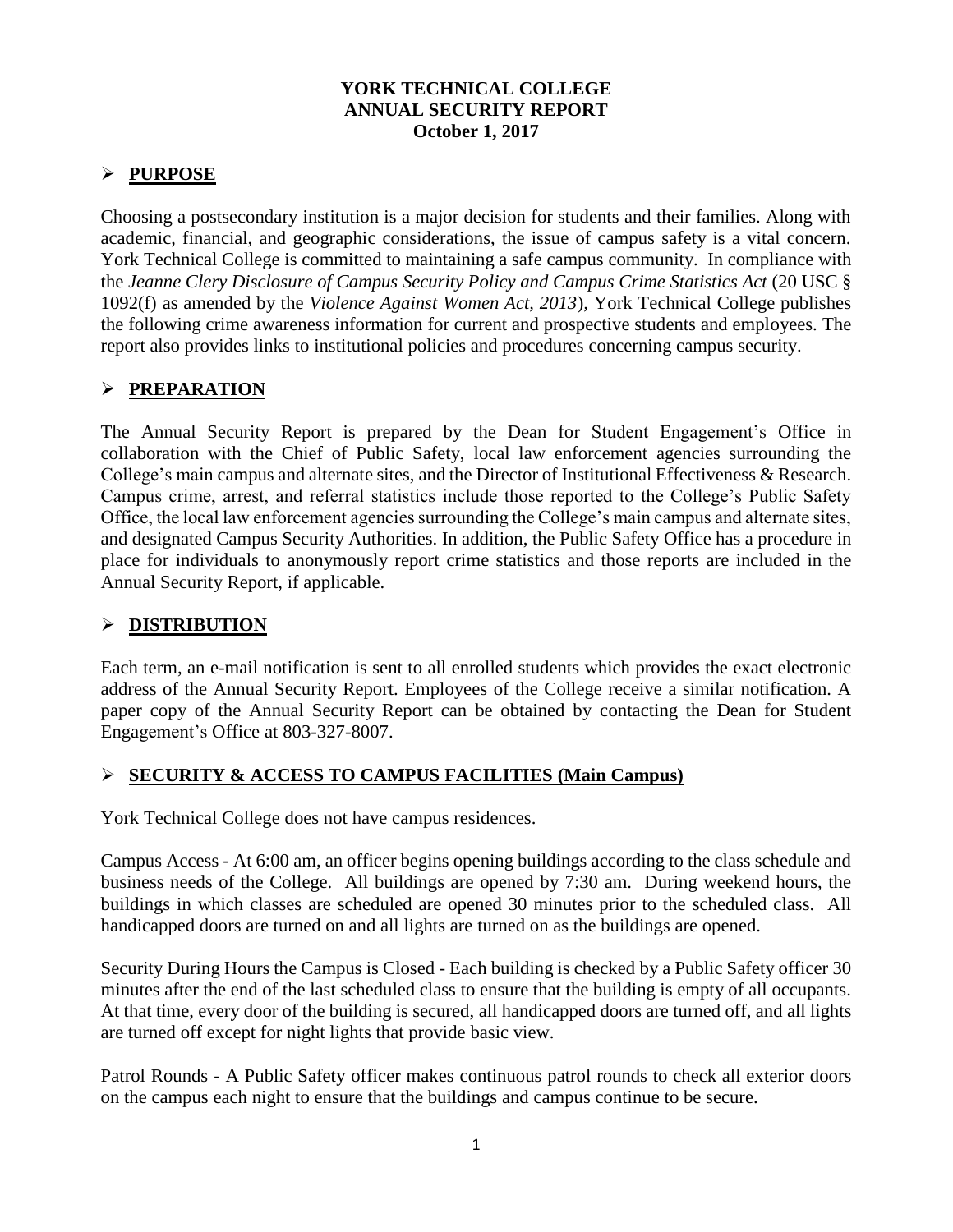Security During Extended Campus Closures – During holidays and weekends, all faculty and staff are requested to have prior approval from their supervisor to come onto the campus and to notify Public Safety. These individuals are allowed entry to their areas, but the exterior doors remain secure after they enter. They are requested to notify Public Safety when they exit and, at that time, the Public Safety officer will ensure the building is vacated and secured.

## **SECURITY & ACCESS TO CAMPUS FACILITIES (Off-Campus Centers)**

The Chester Center is opened and secured by York Technical College public Safety officers. All other off-campus locations are opened by the first faculty or staff person on site and secured by the last faculty or staff person to leave the site. The College's Chief of Public Safety is consulted in emergency situations and local law enforcement is called to assist, if appropriate.

## **CAMPUS LAW ENFORCEMENT**

The Department of Public Safety Chief is an armed, certified law enforcement officer with full arrest and investigative authority within the state of South Carolina. The York Technical College Department of Public Safety works closely with the Rock Hill Police Department and other local law enforcement agencies in Chester and Lancaster counties to develop a response to the campus or offcampus centers when additional law enforcement assistance is required*.*

# **CRIME PREVENTION PROGRAMS**

Students and employees are encouraged to be responsible for their own security and the security of others by taking reasonable precautions. Crime prevention programs are announced by email blast, in the *Student News,* Digital Signage, or under Updates in the Desire–2-Learn course management system. This information is available to students and employees of the college. All college employees receive an Emergency Quick Reference Guide via e-mail each term to ensure that they have important safety procedures and contact information readily available. Annual Alcohol and Drug Awareness Programs and Sexual Assault Awareness Programs are offered during designated Awareness months.

# **EMERGENCY HELP BY LOCATION**

If a potentially dangerous or life-threatening emergency exists, call 911 immediately, and then notify the College's Public Safety Department at 803-327-8013. For other emergencies, use the contact numbers below:

**Main Campus** - Call the York Technical College Department of Public Safety at (803) 327-8013. The Public Safety Office is located on the main campus in A-building, room A-262.

**Construction Trades Center** – Call the Rock Hill Police Department at (803) 329-7211.

**Truck Drivers Training Building**- Call the Rock Hill Police Department at (803) 329-7211.

**Chester Center** – Call the Chester County Sheriff's Office at (803) 385-5433.

**Chester Heavy Equipment Operations Training Facility** - Call the Chester County Sheriff's Department at (803) 385-5433.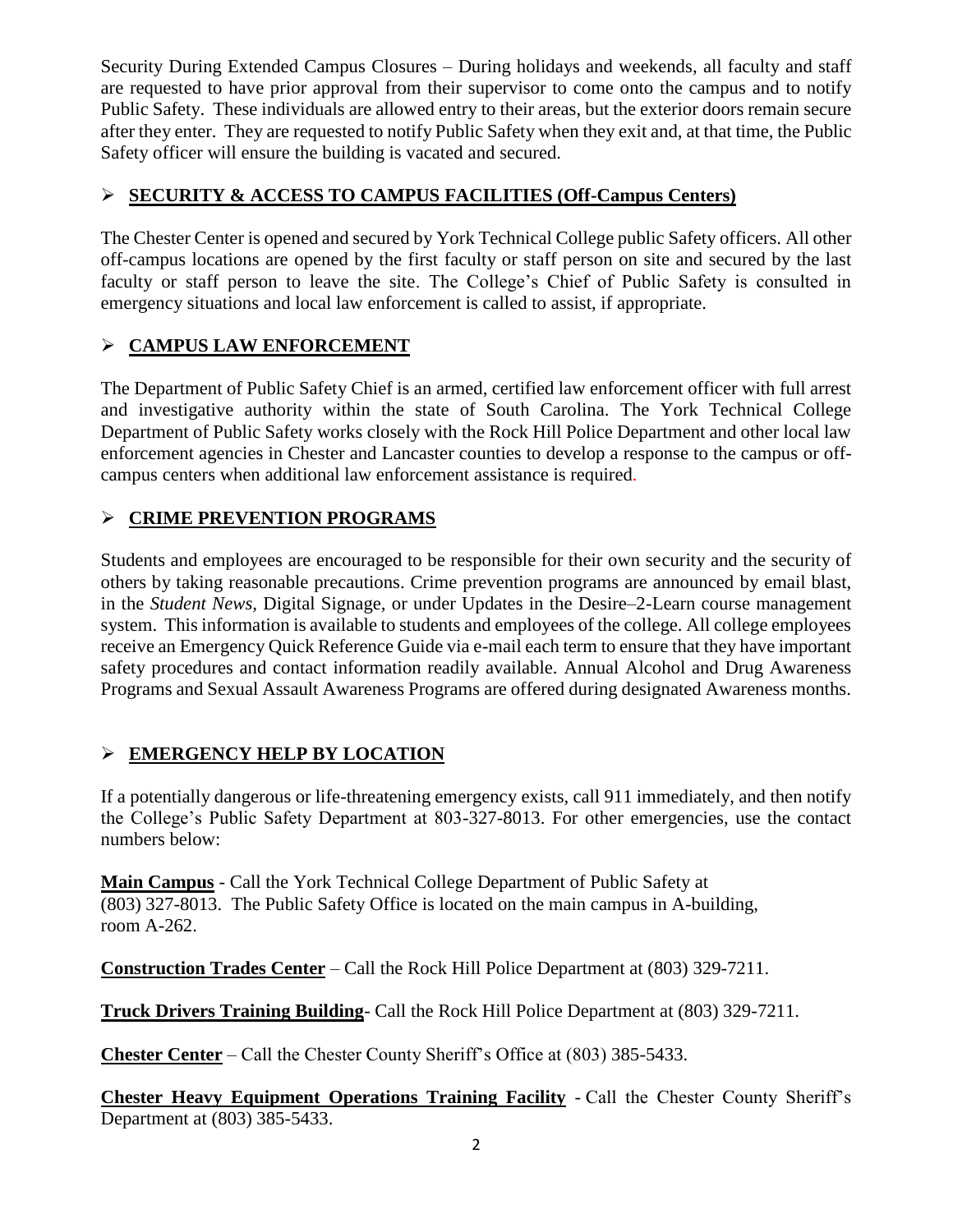**Indian Land Center** – Call the Lancaster County Sheriff's Office at (803) 283-4136.

### **DRUG-FREE SCHOOLS AND CAMPUSES INITIATIVE**

It is the policy of York Technical College to provide a drug-free, healthful, safe, and secure educational environment. The College recognizes that substance use and abuse can interfere with students' academic and career pursuits, student development and safety, as well as employee job performance. In line with this awareness, the College provides educational opportunities, standards of conduct, and support services for students and employees with the goal of preventing alcohol and other drug abuse.

**Campus Alcohol and Drug Policy** - Students and employees are required and expected to report to their classes, offices, campus facilities, and/or College-sponsored activities in an appropriate mental and physical condition to meet the requirements and expectations of their role. In order to prevent the consequences of alcohol and other drug use in the educational setting, the South Carolina Technical Education System has implemented a policy to ensure a drug-free educational environment. This policy outlines the punishment for violation of South Carolina laws dealing with alcohol and illegal drugs, along with severity of the penalty depending on the type of substance in question. Students and employees are notified at least once a year of the specific electronic address of this information which is available online at [http://www.yorktech.edu/AlcoholDrugUse.pdf.](http://www.yorktech.edu/AlcoholDrugUse.pdf)

**Information, Educational Opportunities, and Prevention Efforts** - Students of York Technical College can access information about alcohol and other drug use and abuse, its effects, prevention, and treatment options through the Counseling and Support Services department. The Counseling and Support Services office maintains handouts and brochures for student use, usually free of charge, to learn more about the impact and prevention of substance use and abuse. Online resources are also available through the York Technical College website.

The College provides annual educational programs to the campus community. These programs are aimed at building awareness of alcohol and other drug issues and the prevention of such issues. Examples of campus programming which address substance use, abuse, awareness, and prevention include educational workshop presentations, the Health Fair, passive programming such as a poster campaign, Red Ribbon Week student engagement opportunities, and the DUI Simulator and other hands-on activities which help participants examine personal alcohol and other drug use behaviors and explore cessation opportunities as appropriate.

**Counseling and Referral Assistance** - York Technical College partners with a community agency to provide assessment and treatment services to students through a coordinated referral process. Referrals may also facilitate student connections to the local Department of Mental Health or private practitioners who can address concerns related to substance use and abuse. Students who are concerned about their own substance use or abuse, or that of a loved one, may consult with the Counseling and Support Services office free of charge to learn more about assessment opportunities and the referral process. Counseling and Support Services also supports the Dean for Student Engagement's Office in providing similar services to students who are engaged in the student disciplinary process as a result of a Student Code of Conduct violation related to alcohol or drug use. The College provides employees with benefits to facilitate employee access to referral, assessment, and treatment services. These services are provided pursuant to all federal and state laws affecting the transfer of information including, but not limited to, the Family Educational Rights and Privacy Act,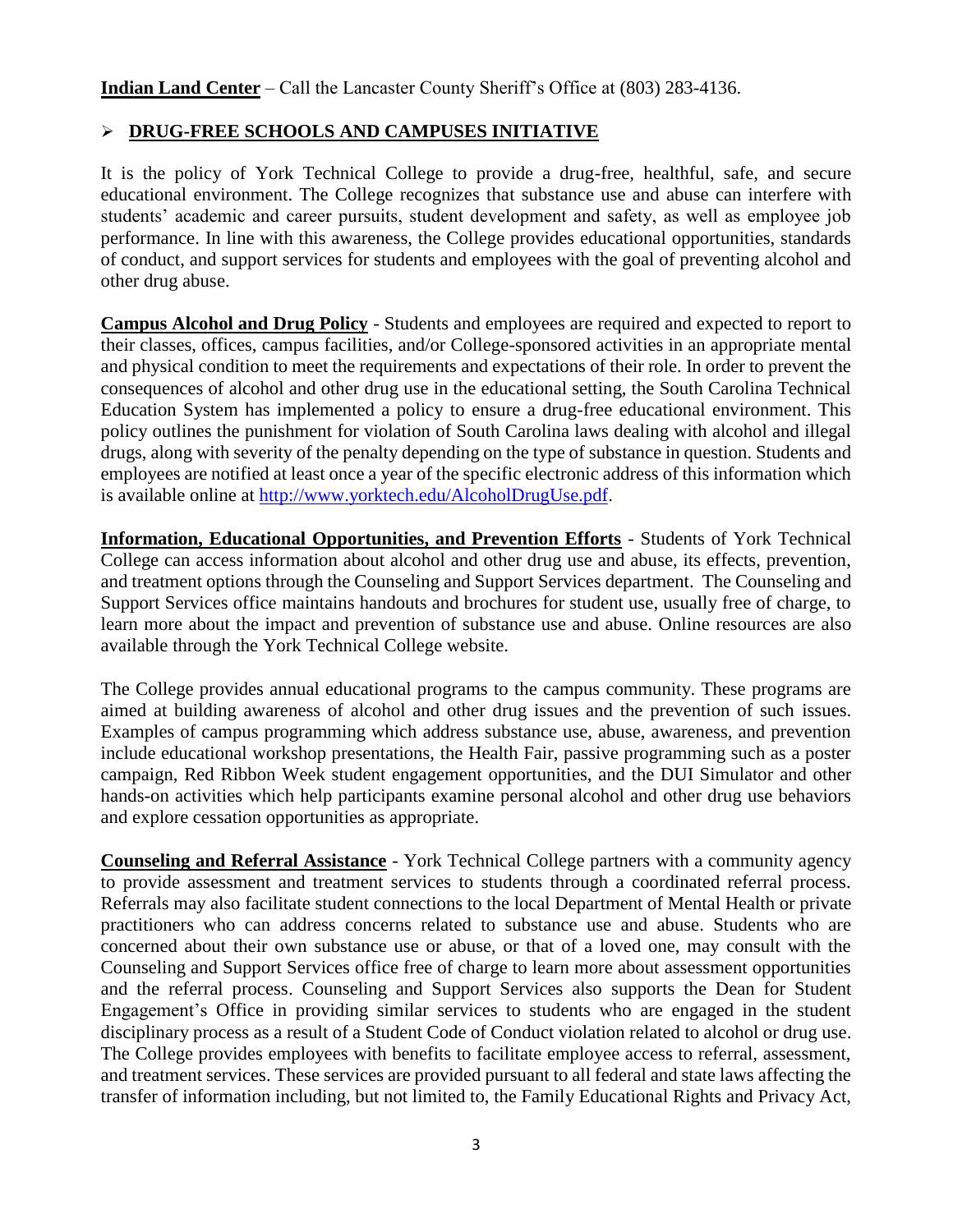the South Carolina Freedom of Information Act, the South Carolina Code of Laws, and Federal confidentiality rules.

**Future Revisions -** York Technical College reserves the right to revise this information and its policy related to the Drug-Free Schools and Campuses Initiative at any time. This policy will be distributed annually to students and employees of the College, and will undergo biennial review for effectiveness so updates and changes may be made to ensure that the campus environment is safe and supportive of learning. Students and employees are responsible for their awareness of any changes that are published and disseminated.

## **OFF CAMPUS STUDENT ORGANIZATIONS**

At the present time, York Technical College does not have any off-campus student organizations.

## **REPORTING CRIMES OR OTHER EMERGENCIES ON CAMPUS**

Crimes or other emergencies on campus should be reported accurately and promptly to the Department of Public Safety at (803) 327-8013 or any of the Campus Security Authorities designated below. The Dean for Student Engagement's Office is notified of any crimes on campus that involve students. Incident reports are completed by Public Safety officers and sent to the Department of Public Safety Chief and the Vice President for Business Services. Individuals may anonymously report a crime by logging on to the Department of Public Safety website a[t http://www.yorktech.edu/campus-life/student-services/campus-safety-/](http://www.yorktech.edu/campus-life/student-services/campus-safety-/) and selecting the "Contact Us" tab. Or, <http://www.yorktech.edu/Safety-Contact-Us/> . Questions regarding Title IX related matters may also be referred to: [titleixcoordinator@yorktech.edu.](mailto:titleixcoordinator@yorktech.edu)

## **CAMPUS SECURITY AUTHORITIES**

Individuals in the roles listed below serve as Campus Security Authorities for York Technical College. Campus Security Authorities are officials with significant responsibility for student and campus activities, individuals who have responsibility for campus security, and individuals designated to receive crime reports.

**Chief of Public Safety & Public Safety Officers** – Responsible for maintaining a safe campus community. The Chief of Public Safety provides daily leadership and oversight for the Public Safety Department, serves on the Crisis Management Team, and serves on the Behavior Intervention Team. Contact Number: 803-327-8013.

**President** – Responsible for executive leadership and overall operation of York Technical College. Serves on the Crisis Management Team. Contact Number: 803-327-8050.

**Executive Vice President for Academic & Student Affairs** – Responsible for executive leadership and oversight for Academic & Student Affairs. Serves on the Crisis Management Team. Contact Number: 803-327-8014.

**Vice President for Business Services** – Responsible for executive leadership and oversight for Business Services, Baxter M. Hood Continuing Education Center, Facilities Management, Public Safety, and Information Services. Serves on the Crisis Management Team. Contact Number: 803- 327-8015.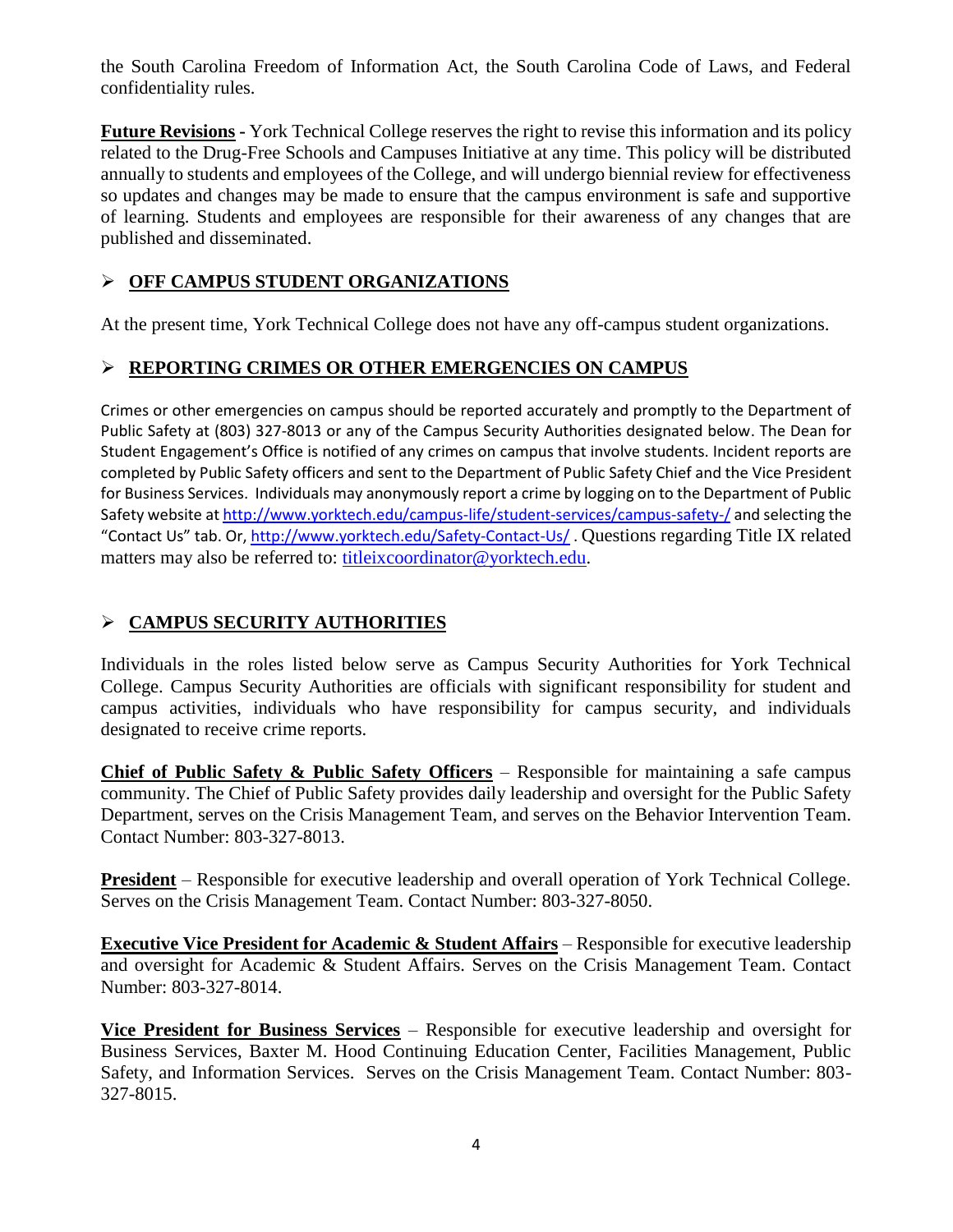**Vice President for College Advancement** – Responsible for executive leadership and oversight for College Advancement, Development, Alumni Services, Strategic Communications, and Marketing. Serves on the Crisis Management Team. Contact Number: 803-327-8012.

**Assistant Vice President for Human Resources** – Responsible for the daily leadership and oversight of the Human Resources Office. Serves as the College's Title IX Coordinator and serves on the Crisis Management Team. Contact Number: 803-981-7162.

**Director for Facilities Management** – Responsible for the daily leadership and oversight for Facilities Management. Serves as the Chairperson of the Crisis Management Team. Contact Number: 803-981-7375.

**Director of Information Services** – Responsible for the daily leadership and oversight of the Information Technology services. Serves as an ex-officio member of the Crisis Management Team. Contact Number: 803-327-8031.

**Director of Strategic Communications & Marketing (SCM)** – Responsible for the daily leadership and oversight of campus-wide communications and Marketing. Serves as an ex-officio member of the Crisis Management Team. Contact Number: 803-981-7161.

**Associate Vice President for Business, Computers, Arts, & Sciences** – Responsible for the daily leadership and oversight for the Business, Computers, Arts & Sciences division. Contact Number: 803-327-8021.

**Associate Vice President for Health & Human Services** – Responsible for the daily leadership and oversight for the Health & Human Services division. Contact Number: 803-327-8024.

**Associate Vice President for Industrial & Engineering Technologies** – Responsible for the daily leadership and oversight for the Industrial & Engineering Technologies and Corporate & Continuing Education divisions. Contact Number: 803-981-7138.

**Dean for Center for Academic Success** – Responsible for the daily leadership and oversight for the Center for Academic Success. Contact Number: 803-981-7150.

**Director Of Operations and Academics Off-Campus Centers**– Responsible for the daily leadership and oversight of the Off-Campus Centers. Contact Number: 803-385-5884.

**Dean for Student Engagement** – Responsible for partnering with Campus Security Authorities to provide a safe campus community and for facilitating adherence to the Student Code. Serves as the Chairperson for the Behavior Intervention Team. Contact Number: 803-327-8047.

**Director of Counseling & Support Services** – Responsible for the daily leadership and oversight of Counseling Services, Career Services, Disability Services, and Student Activities. Serves on the Behavior Intervention Team. Contact Number: 803-327-8007.

**Student Organization Club Advisors** – Responsible for providing guidance and oversight for student clubs and organizations, including chaperoning field trips.

Business, Computer, Arts, & Sciences – Contact Number: 803-981-7059 Health & Human Services – 803-327-8023 Industrial & Engineering Technologies – 803-327-8019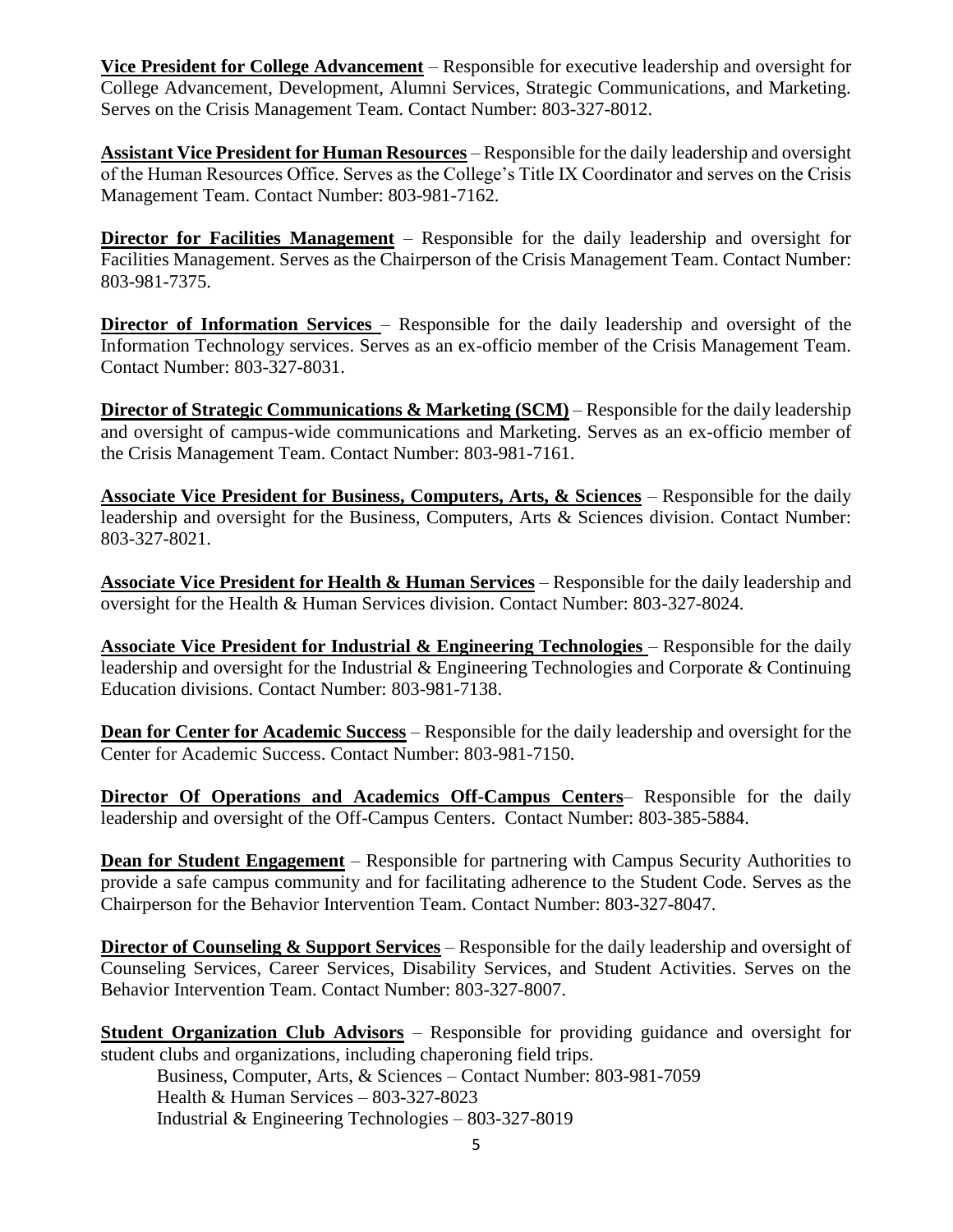**Behavior Intervention Team Members (BIT)** – Responsible for providing early intervention and support to students displaying varying levels of disruptive or distressed behaviors, as well as providing training and recommendations to faculty and staff. Contact Number: 803-327-8007 (BIT Chairperson)

## **CRIME LOG**

A daily crime log, maintained by the Office of Public Safety for the most recent 60-day period, is available for public inspection upon request, during normal business hours by contacting the Dean for Student Engagement's Office. The daily crime log includes the nature of the alleged crime, the date the incident was reported, the date and time the incident occurred, the general location of the incident, and the disposition of the complaint if known.

### **PROHIBITION OF WEAPONS**

State law prohibits the possession or use of any firearm, dangerous weapon, incendiary device, or explosive on campus unless such possession or use has been authorized by the College.

## **EMERGENCY RESPONSE AND EVACUATION PROCEDURES**

York Technical College is committed to supporting the safety and welfare of its students, faculty, staff, and visitors. All members of the college community are expected to take personal responsibility for following the guidelines and procedures of the College in the event of an emergency and for acting in accordance with instructions given by the Crisis Management Team (CMT) as approved by the President.

In the event of a significant emergency or dangerous situation involving an immediate threat to the health or safety of students and employees, Public Safety has the authority to make an immediate notification to the campus community, and members of the Crisis Management Team (CMT) will convene to determine the appropriate course of action.

#### **Crisis Management Team (CMT)**

The CMT is responsible for:

- facilitating and coordinating the development, implementation, updates and communication of all specialized emergencies
- developing disaster and recovery plans related to particular functional areas of the College
- coordinating response mechanisms appropriate to certain events

The members of the CMT are:

- 1. College President
- 2. Executive Vice President for Academic and Student Affairs
- 3. Vice President for Business Services
- 4. College Chief of Public Safety
- 5. Vice President for College Advancement (Public Information Officer)
- 6. Director for Facilities Management
- 7. Assistant Vice President for Human Resources
- 8. Director for Information Services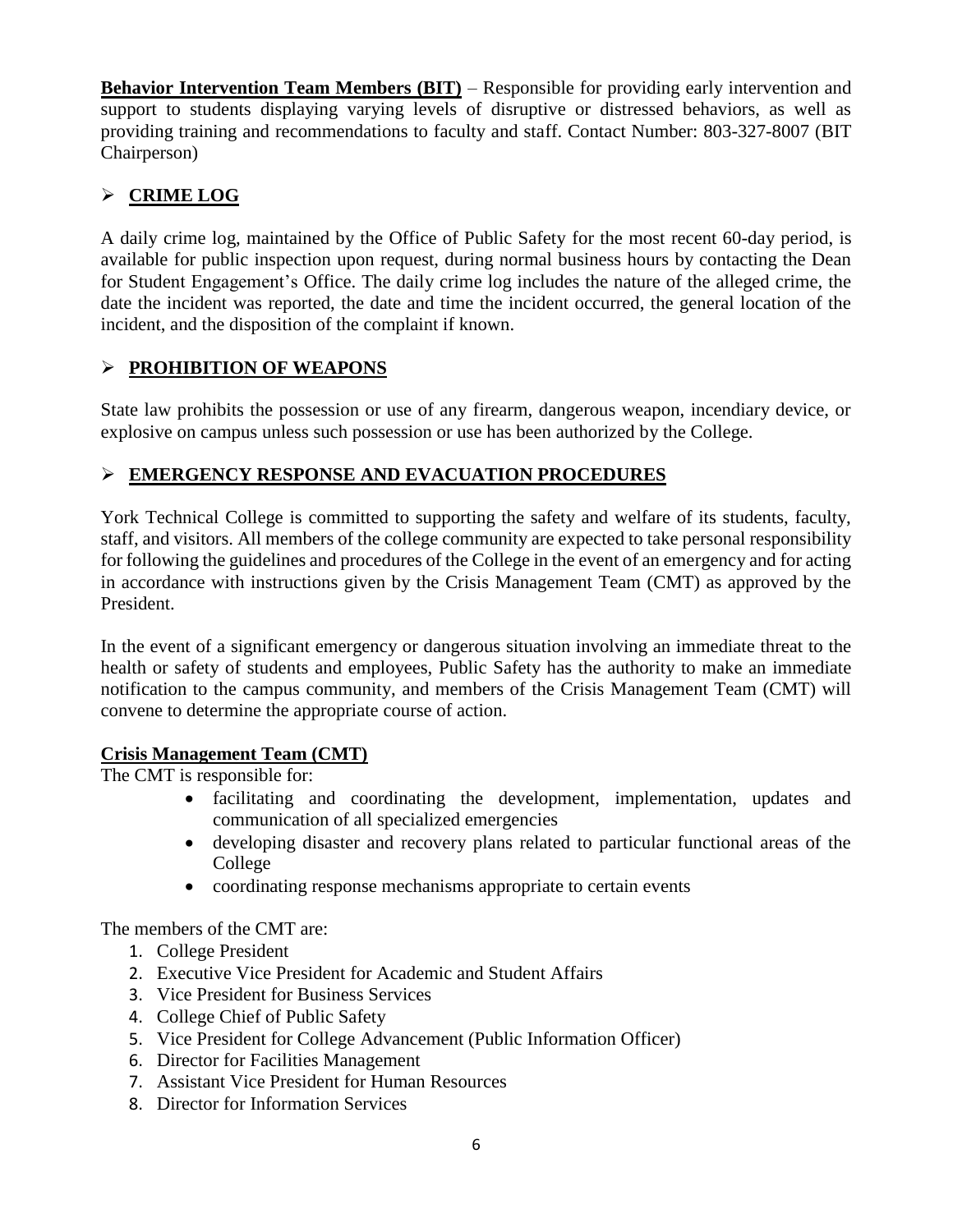9. Dean for Student Engagement

#### **Definitions of Critical Incidents & Crisis Levels**

Critical incidents are those situations that have the potential to cause injury or loss of life to faculty, staff, students or the public; cause major disruptions of regular activities, property or environmental damage or loss, or threaten the financial standing or public image of the College.

#### **Crisis Levels**

Critical incidents are classified according to severity and potential impact. The response is commensurate with the actual conditions. There are three levels of incidents:

#### **Level One Incident**

A Level One incident is a minor, localized incident that occurs in a building or specific area of college property or affects a small portion of the college community and that can be quickly resolved with existing college resources or limited outside help. A Level One incident has little or no impact on college operations except in the affected area.

Normally a Level One incident would not require activation of the CMT. The area affected should coordinate a response directly with the appropriate responders, such as College Public Safety, Facilities Operations, local Police Department, local Fire Department, and local Emergency Operations Center (EOC). In some cases it may be appropriate to utilize public information systems to provide information and/or to contact the Vice President for College Advancement with information about the incident.

Examples of Level One incidents: localized chemical spill, localized fire, or plumbing failure in a building.

## **Level Two Incident**

A Level Two incident is a major emergency that disrupts sizeable portions of college property, the college community or college activities. Level Two incidents may require assistance from external organizations. These events may escalate quickly and have serious consequences for mission-critical functions and/or life-safety.

Upon verification of a Level Two incident, the Chief of Public Safety or his designee (ranking Public Safety Officer on duty) contacts the President or designee based on reporting structure (i.e., Executive Vice President for Academic and Student Affairs; Vice President for Business Services, etc.). The President may convene some or all of the members of the CMT to evaluate the extent of the incident, to coordinate essential services, and to provide emergency information. Other senior managers may be alerted, as appropriate, to determine activation of the full CMT.

Examples of Level Two incidents: building fire or other major structural damage, severe weather emergencies (tornados, flooding, etc.), major chemical spill, extensive utility outage, or an external emergency that may have an impact on college personnel or operations.

#### **Level Three Incident**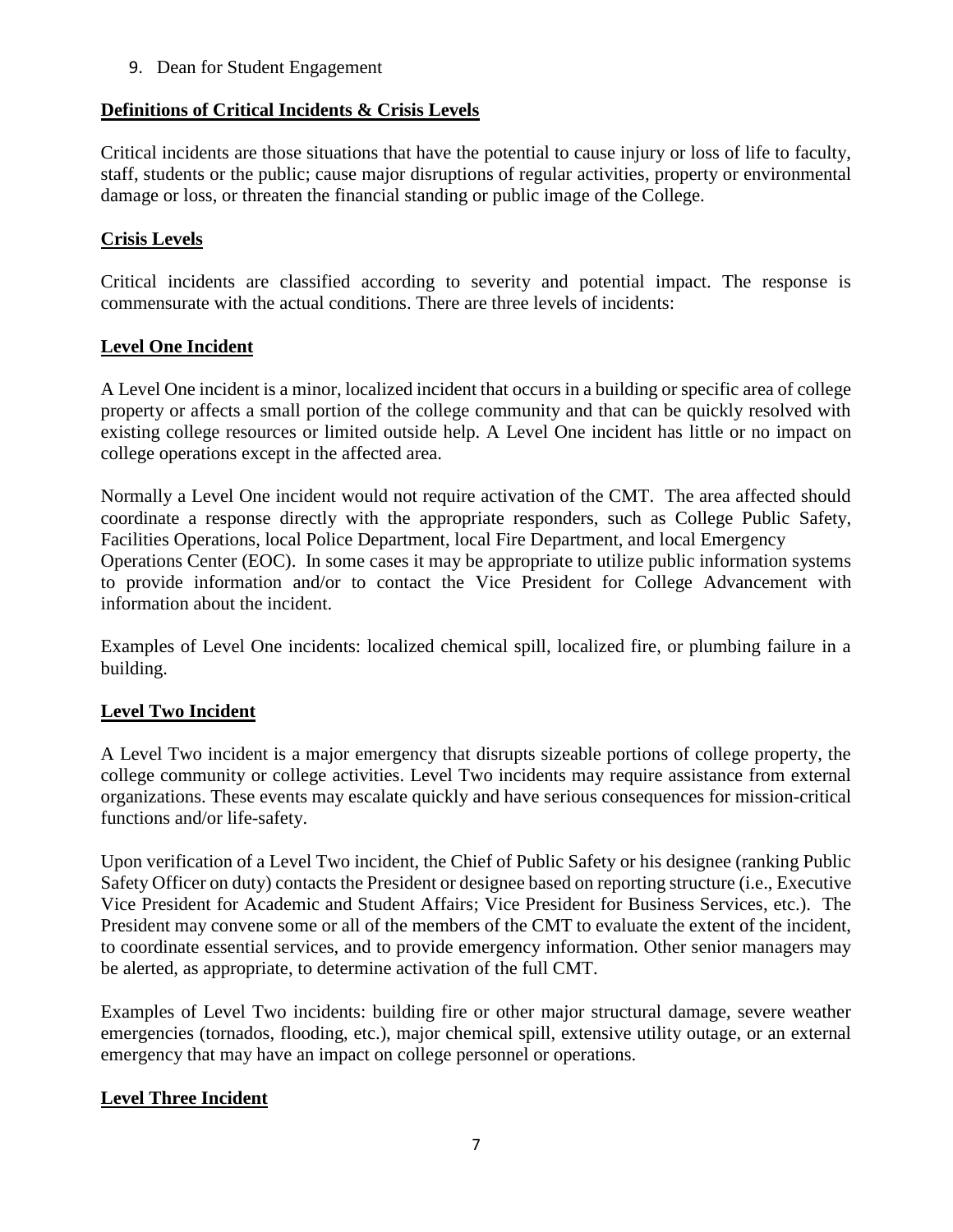A Level Three incident is a disaster affecting the entire campus grounds and surrounding community. Regular college operations are suspended. The effects of the emergency are wide-ranging and complex. A timely resolution of disaster conditions requires college-wide cooperation and extensive coordination with external jurisdictions.

Upon verification of a Level Three incident, the Chief of Public Safety or his designee (ranking Public Safety Officer on duty) contacts the President or designee based on reporting structure (i.e., Executive Vice President for Academic and Student Affairs; Vice President for Business Services, etc.). The CMT shall advise the President on college matters and manage the appropriate response.

Examples of Level Three incidents: hurricane or tornado with major damage to the College, City/Municipality, and County infrastructure; major earthquake; fire that threatens an extensive area of the region; widespread nuclear, chemical or biological agent contamination; or major criminal event involving possible loss of life. Criminal events may include armed intruders, acts of violence, or hostage situations.

#### **Procedure for Notification of the Campus Community (Timely Warning/Emergency Notification)**

The CMT of York Technical College (YTC) will, without delay, and taking into account the safety of the community, determine the content of the notification, the appropriate segment(s) of the campus community to receive notification, and initiate the notification system, unless the notification will, in the professional judgment of reasonable authorities, compromise efforts to assist victims or to contain, respond to, or otherwise mitigate the emergency.

In addition to the above, the CMT will continue to evaluate the situation, guiding the actions of the college faculty and staff and have the college Strategic Communication and Marketing Office continue to update information on the YTC web page to allow the general population to remain informed of the situation.

The CMT will authorize the use of other College communications systems in order to transmit brief urgent messages to large segments of the college community typically utilizing one or several of the following methods:

- York Tech Alerts (Powered by *Regroup*)
- Mass e-mail message to the College community as a whole
- College home page and news web sites
- Radio, television and newspaper outlets
- College social media sites

Other methods may also be employed for notifying those within the College community including telephone calling lists, public announcement systems, cell phones, two-way radios, York Technical College Public Safety Officers, as well as other College personnel.

If a situation arises which poses an immediate threat to the health or safety of students and employees, emergency notifications will be sent through the College's messaging system called *York Tech Alerts (*powered by *Regroup*)*.*

#### **Off-Campus Centers**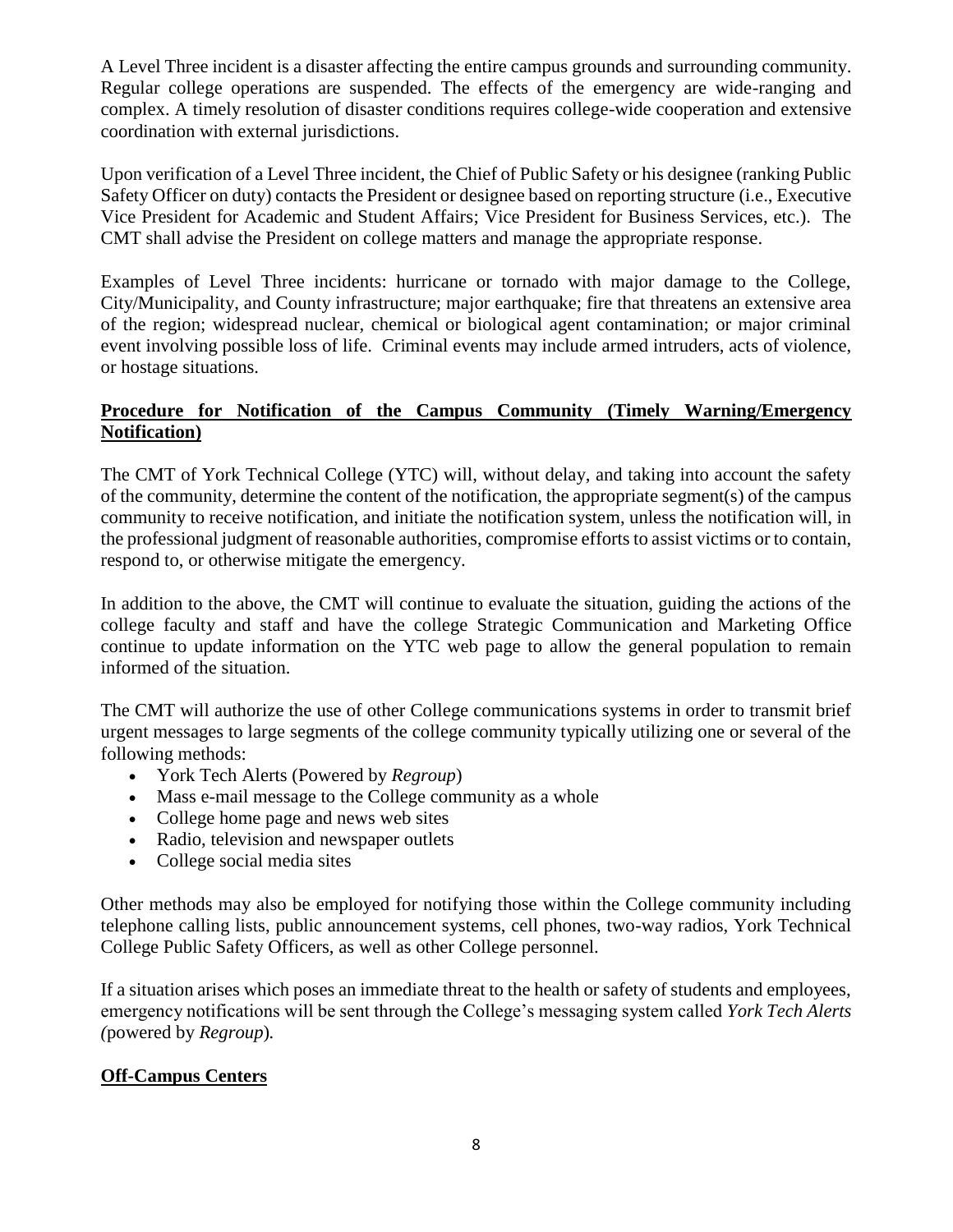Warnings and emergency alerts at the Off-Campus Centers may be transmitted by local college personnel and/or security officers.

#### **Procedure for Disseminating Emergency Information to the Community at Large**

The President and Vice President for College Advancement serve as the official spokespersons for the College. All public information must be coordinated and disseminated by the Strategic Communication and Marketing Office staff with assistance from other college departments and personnel. Under certain circumstances, the previously named administrators may designate others as spokespersons.

During critical incidents, the CMT will direct the release of information regarding the situation and details of the response.

In the event that regular telecommunications on college property are not available, the SCM staff will coordinate media relations at a designated location. Information will be available at the designated location for the news media and, where possible, for faculty, staff, and students.

During Level 3 incidents, the CMT members, as well as municipal and County Public information Officers, as appropriate, will provide notification to faculty, staff and students, and the general public on progress toward resolution.

#### **Emergency Response Testing Procedures**

The College publicizes its emergency response and evacuation procedures in conjunction with at least one test per calendar year. A log of all drills is maintained in the Public Safety Office which provides the date, time and whether the drill was announced or unannounced. The test is typically performed during the break between Fall and Spring semesters. The alarm system is tested annually by an outside vendor to ensure it functions properly. These tests are documented and posted on the alarm panels in each building. Public safety officers train on the alarms and sound them for training purposes when the buildings are empty. A log of this training is maintained in the Public Safety Office.

#### **Emergency Response Guidelines**

In the event of hazardous weather or other natural emergencies, medical alerts, or campus closings or delays, employees should check their college e-mail or www.yorktech.edu for the most up-to-date information. Should employees **not** have access to e-mail, the web or other information, they should call the campus alert line 803-327-8000.Employees should not call the York Tech Public Safety Office for closing information, as this will tie up phone lines that may be needed for an emergency.

#### **Criminal and Medical Emergencies**

For any life threatening medical, emotional, personal or criminal emergency, please call 911 for assistance. Remember to dial 9-911 from a campus line. Then contact Public Safety at 327-8013.

#### **Earthquakes**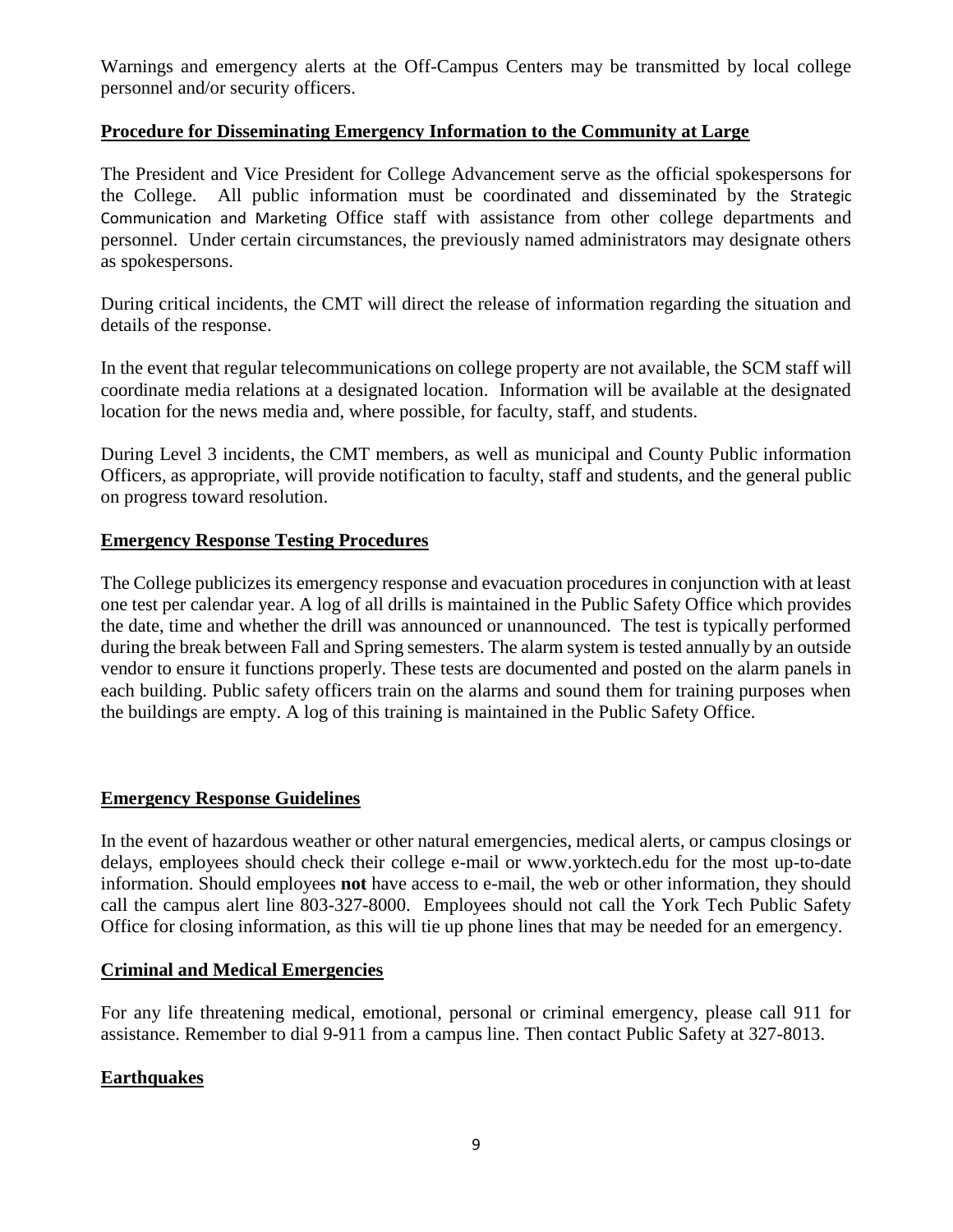- If indoors, quickly seek refuge away from windows, shelves and heavy equipment, preferably in a doorway or under a desk or table.
- If outdoors, quickly move away from buildings, utility poles and other structures.
- If in a vehicle, stop in a safe place away from buildings, utility poles and other structures: stay in the vehicle.
- After the initial tremor, evaluate your situation and if you need emergency assistance, call Public Safety at 327-8013.
- Be prepared for aftershocks and protect yourself at all times.

#### **Inclement Weather**

In the event of hazardous weather, faculty, staff, and students should check the College's web site [www.yorktech.edu](http://www.yorktech.edu/) for the most up-to-date information related to class and office schedules. Closing information will also be provided through the College's Emergency Notification System: **York Tech Alerts** *(Sign-up or update your Regroup profile at* [https://yorktech.regroup.com/signup.](https://yorktech.regroup.com/signup)) Individuals who **do not** have access to e-mail, the web, or other electronic information should call the campus alert line at 327-8000. YTC will also notify, as quickly as possible, the following local media outlets regarding closings and delays:

| Radio:     | <b>WRHI-AM (1340)</b> | <b>WRHM-FM (107)</b>  | <b>WFAE-FM (90.7)</b> |
|------------|-----------------------|-----------------------|-----------------------|
|            | <b>WPEG-FM (98.0)</b> | <b>WRFX-FM (99.7)</b> | STAR-FM (104.7)       |
|            | $LINK-FM(107.9)$      |                       |                       |
| Television | WCBL-TV (CN2)         | WBTV $(3)$            | $WSOC-TV(9)$          |
|            | NBC 6 (36)            | <b>FOX 18</b>         |                       |

#### **Bomb Threat**

If a suspicious object is identified, it should not be disturbed. Clear the area and immediately call Public Safety at 327-8013. If a bomb threat is received by phone, the individual receiving the call should remain calm and attempt to obtain as much information as possible from the caller. Immediately report the information to Public Safety at 327-8013 and follow the instructions given by Public Safety. The Office of Public Safety, along with the College's Crisis Management Team, will work with law enforcement to manage the incident and provide updates to the community as appropriate.

#### **Tornado**

A tornado watch means that tornadoes are possible.

A tornado warning means that a tornado has been sighted somewhere in the warning area. Usually the warning sirens will sound.

- If indoors, quickly seek shelter in the lowest level of the building, preferably in an interior hallway or room. If time does not permit, go to the safest area of the current room location, usually the inside wall, farthest away from doors and windows.
- Doors to rooms should be closed.
- Take shelter underneath a desk or other piece of heavy furniture if necessary.
- If outdoors, immediately seek shelter, if available. Otherwise, take cover in the nearest ditch or depression, away from power lines, buildings and trees. Do not remain in a vehicle or a non-permanent structure or attempt to outrun a tornado.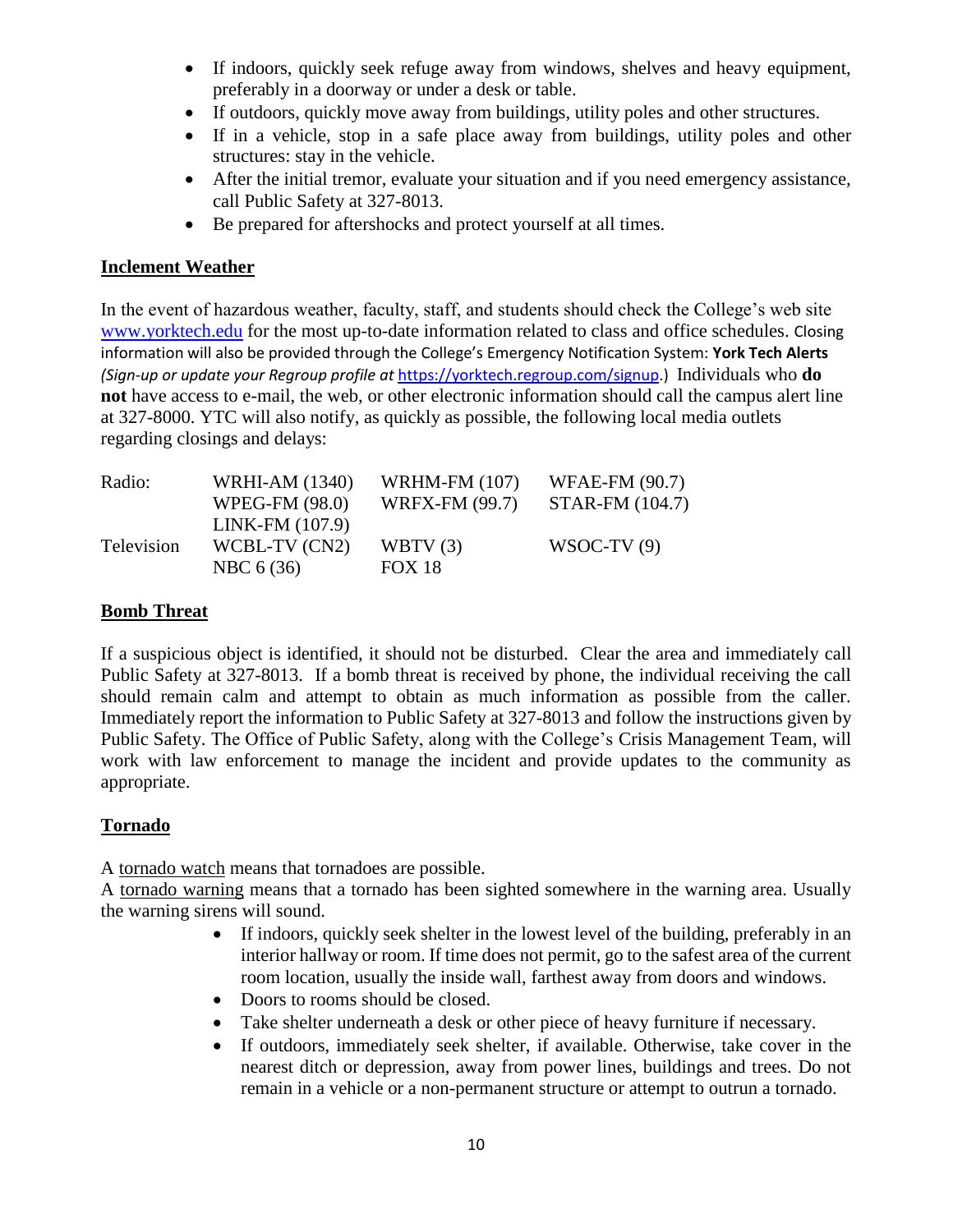After the tornado has passed, evaluate the situation and if emergency assistance is needed, call Public Safety at 327-8013.

## **Fire**

In case of a fire:

Be aware of all marked exits from the area and building as well as the location of nearby fire extinguishers and/or building fire hoses.

- 1. Immediately sound a building alarm and/or alert others in the area.
- 2. Call Authorities at 911 providing the caller's name and the location of the fire. Then immediately contact Public Safety at 327-8013.
- 3. If the fire is small and one has been trained in the use of firefighting equipment, one may want to fight the fire with a fire extinguisher or building fire hose. Be sure to use the proper extinguisher for the type of fire and direct the extinguisher charge toward the base of the flame. Remember: **PASS** – **P**ull, **A**im, **S**queeze and **S**weep.
- 4. If the fire is large, very smoky or rapidly spreading, evacuate the building immediately.
- 5. Close all doors upon leaving. However, do not lock the doors.
- 6. Smoke is the greatest danger in a fire. Stay near the floor where the air will be more breathable.
- 7. If unable to leave the area, follow these guidelines:
	- Keep the doors closed.
	- Seal cracks and vents if smoke comes in.
	- If there is no smoke outside, open the window from the top to let out heat and smoke and from the bottom to let in fresh air.
	- Hang an object out of the window to attract the fire department's attention.
	- If possible, call authorities (911) and Public Safety (327-8013) and report being trapped.

## **Nuclear Accident**

York Technical College is within the 10-mile emergency planning zone (EPZ) for state and local government response to an accident at the Catawba Nuclear Station. A radiological accident could require the college to take protective measures such as in-place sheltering of personnel and students or closing and evacuation of the campus.

**Alert and Notification**:A nuclear accident siren will be a continuous three minute tone from the York County outdoor warning system. The three minute tone will cycle on and off for a total of fifteen minutes. Public Safety will notify college administration if special action is needed.

**In-Place Sheltering**: In the event that evacuation is not necessary or advised, in-place sheltering may be needed.

- 1. Stay indoors until there is an announcement that it is safe.
- 2. Close all windows and doors; turn off fans, air conditioners, heat pumps, and forcedair heat.
- 3. Go to a basement or a low level room without windows or outside doors.
- 4. Listen to a local radio or television for emergency alert system messages.

**College Evacuation**:Should an evacuation become necessary, the college will close; students, faculty, and staff will be asked to leave campus and return to their homes. When at home follow local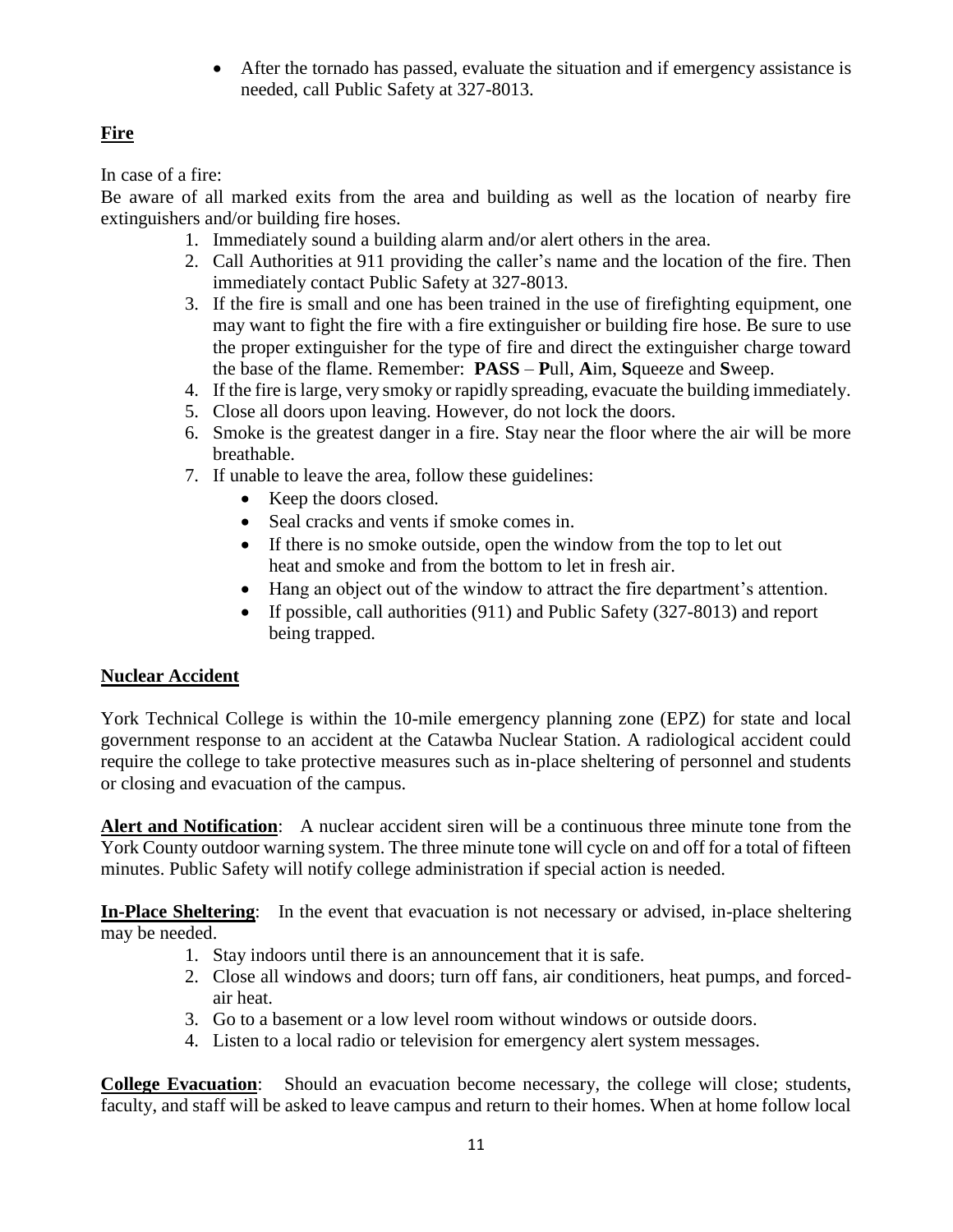evacuation plans, as determined by the local area. If unable to return home, individuals may request assistance with the evacuation process. Please meet at the Student Center where temporary shelters will be assigned. **Before evacuating, please do the following:**

- 1. Turn off all appliances and faucets.
- 2. Lock all windows and doors.
- 3. Pack appropriately.

Individuals may return to the area when the "All Clear" signal has been given. Please listen to local radio or television stations.

#### **Instructions for Assisting Disabled Students during an Evacuation**

A primary and an alternate student should be appointed (at the first class meeting) to **be prepared to assist any disabled student** in the class during an emergency (fire, power failure, etc.). Disabled students should be consulted as to their desired method of evacuation (e.g., with or without the wheelchair). Additionally, instructors are encouraged to assign disabled students to seats nearest the door to expedite their evacuation.

#### **SEXUAL MISCONDUCT PREVENTION & RESPONSE PROCEDURES**

York Technical College is committed to maintaining a safe campus community and, therefore, strictly prohibits sexual misconduct which includes domestic violence, dating violence, sexual assault, and stalking. The College's Sexual Assault Prevention & Response Procedures comply with section 59- 105-10 of the S.C. Campus Sexual Assault Information Act, section 59-106-10 of the S.C. Campus Sex Crimes Prevention Act, the Jeanne Clery Act as amended, the Campus Sexual Violence Elimination Act of 2013 and Title IX of the Education Amendments to the Civil Rights Act. The College's Title IX Coordinator is Ms. Edwina Roseboro Barnes, Assistant Vice President of human Resources. For further information, clarification, or assistance on any Title IX related matter at the college, refer to: [titleixcoordinator@yorktech.edu.](mailto:titleixcoordinator@yorktech.edu)

## **DEFINITION OF TERMS BASED ON SOUTH CAROLINA LAWS**

#### **Sexual Assault**

South Carolina Criminal Law does not define the term sexual assault as such. Instead, South Carolina has defined the term sexual battery. Sexual Battery is a crime when performed without consent of the victim, as discussed below.

In the discussion below, it is important to note that, unless living apart, a spouse cannot be charged with criminal sexual conduct when the alleged conduct occurred against the another spouse. However, the act may qualify as the crime of spousal sexual battery if aggravated force is used.

#### **Sexual Battery Defined**

Sexual battery means sexual intercourse, cunnilingus, fellatio, anal intercourse, or any intrusion, however slight, of any part of a person's body or of any object into the genital or anal openings of another person's body (except when such intrusion is accomplished for medically recognized treatment or diagnostic purposes).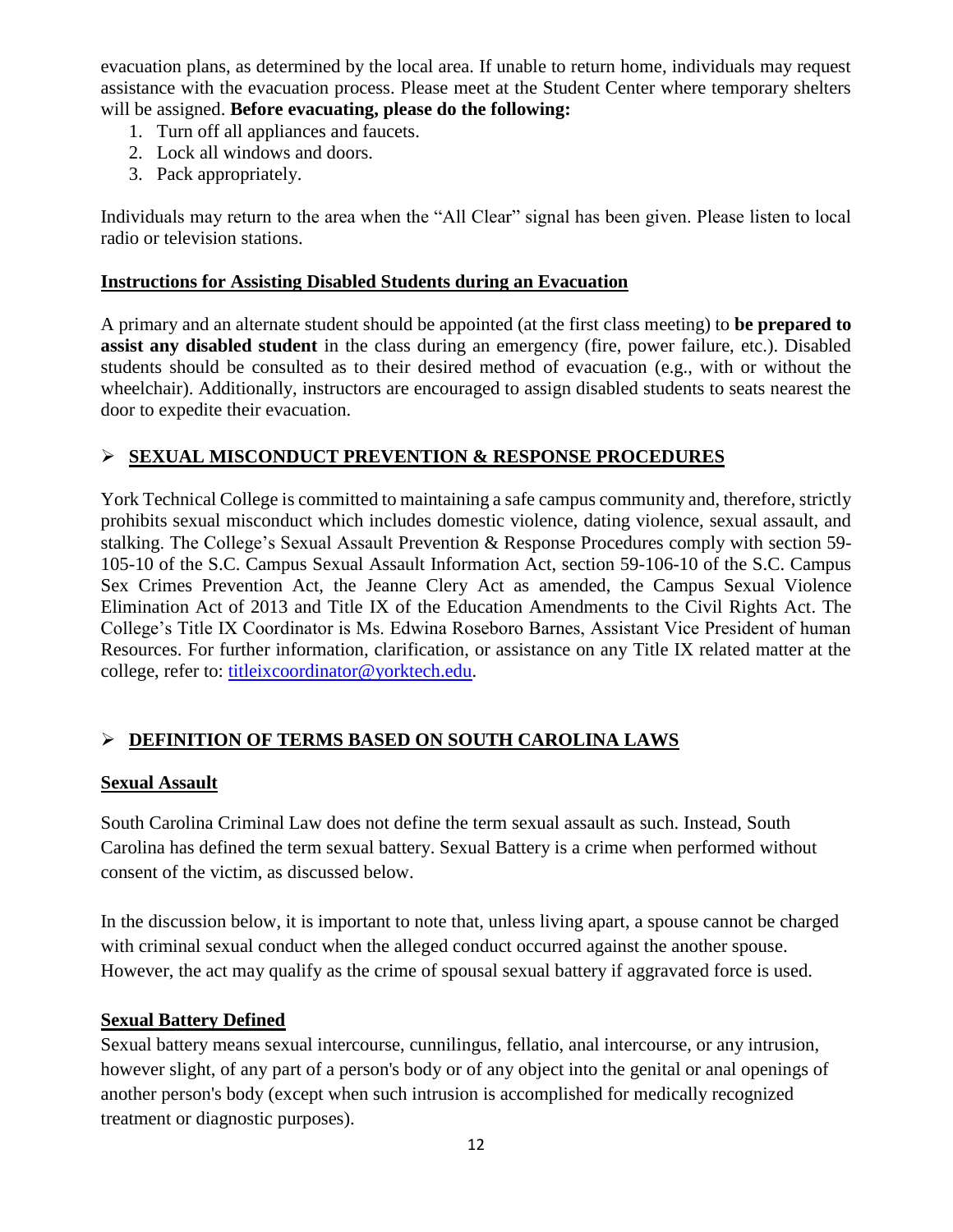Sexual battery can be a crime when performed without consent. Depending on the circumstances surrounding the non-consensual sexual battery, the crime may be classified as Criminal Sexual Conduct in the varying degrees discussed below.

#### **First Degree Criminal Sexual Conduct**

This crime occurs when a person commits sexual battery with the victim and any of the following circumstances exist:

- 1. The actor uses aggravated force to accomplish sexual battery.
- 2. The victim submits to sexual battery by the actor under circumstances where the victim is also the victim of forcible confinement, kidnapping, trafficking in persons, robbery, extortion, burglary, housebreaking, or any other similar offense or act.
- 3. The actor causes the victim, without the victim's consent, to become mentally incapacitated or physically helpless by administering, distributing, dispensing, delivering, or causing to be administered, distributed, dispensed, or delivered a controlled substance, a controlled substance analogue, or any intoxicating substance.

### **Second Degree Criminal Sexual Conduct**

A person is guilty of criminal sexual conduct in the second degree if the actor uses aggravated coercion to accomplish sexual battery.

#### **Third Degree Criminal Sexual Conduct**

If sexual battery does not qualify as first or second degree Criminal Sexual Conduct, then the crime may be Criminal Sexual Conduct in the Third Degree. If sexual battery is accomplished by use of force or coercion or is performed when the actor knows or has reason to know that the victim is mentally defective, mentally incapacitated, or physically helpless, then nonconsensual sexual battery constitutes the crime of Third Degree Criminal Sexual Conduct.

#### **Domestic Violence**

Domestic violence can be defined as abuse committed by one family or household member against another family or household member. "Abuse" means:

- 1. physical harm, bodily injury, assault, or the threat of physical harm;
- 2. sexual criminal offenses, as otherwise defined by statute, committed against a family or household member by a family or household member.

#### **Criminal Domestic Violence**

It is a crime to cause physical harm or injury to a person's own household member; or to offer or attempt to cause physical harm or injury to a person's own household member with apparent present ability under circumstances reasonably creating fear of imminent peril.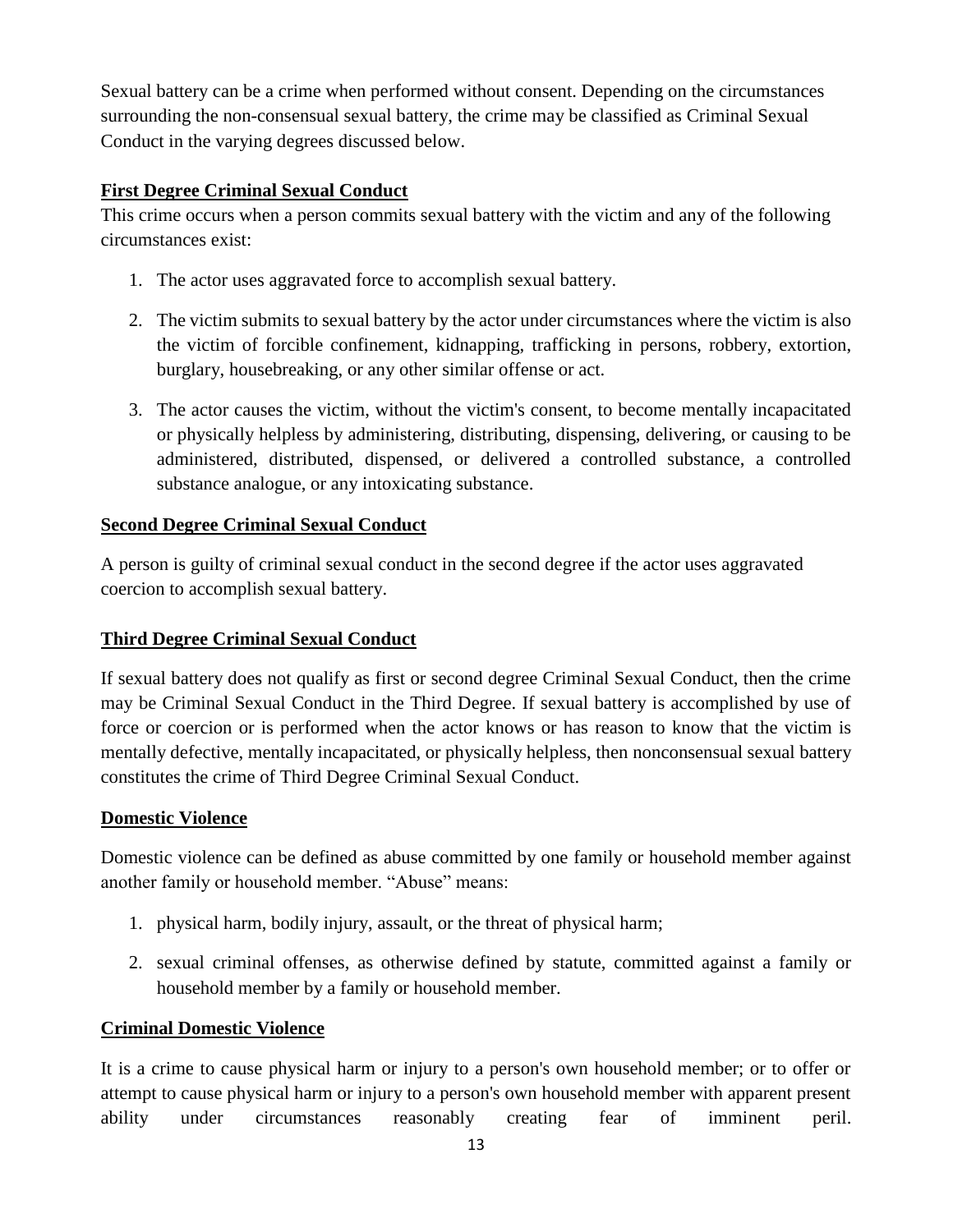The term household member means:

- 1. a spouse;
- 2. a former spouse;
- 3. persons who have a child in common; or
- 4. a male and female who are cohabiting or formerly have cohabited.

#### **Dating Violence**

The term dating violence is not defined under the laws of South Carolina. However, according to the South Carolina Department of Health and Environmental Control, Dating violence is the performance or threat of an act of violence by at least one member of an unmarried couple on the other member within the context of dating. This may include any form of sexual assault, physical violence, and verbal or emotional abuse.

### **Stalking**

Stalking means a pattern of words, whether verbal, written, or electronic, or a pattern of conduct that serves no legitimate purpose and is intended to cause and does cause a targeted person and would cause a reasonable person in the targeted person's position to fear:

- 1. death of the person or a member of his family;
- 2. assault upon the person or a member of his family;
- 3. bodily injury to the person or a member of his family;
- 4. criminal sexual contact on the person or a member of his family;
- 5. kidnapping of the person or a member of his family; or
- 6. damage to the property of the person or a member of his family.

## **Consent Related to Sexual Activity**

Per SC Law, consent, in reference to sexual assault, means that an act of sexual contact is in accordance with the will of the other person. Sexual contact that is contrary to the manifest will of the other party is without consent.

To clarify further, consent is defined as positive, unambiguous, and voluntary agreement to engage in specific sexual activity throughout a sexual encounter. Consent cannot be inferred from the absence of a "no"; a clear "yes," verbal or otherwise, is necessary. Consent to some sexual acts does not imply consent to others, nor does past consent to a given act imply present or future consent. Consent must be ongoing throughout a sexual encounter and can be revoked at any time. Consent cannot be obtained by threat, coercion, or force. Agreement under such circumstances does not constitute consent. Consent cannot be obtained from someone who is asleep or otherwise mentally or physically incapacitated, whether due to alcohol, drugs, or some other condition. A person is mentally or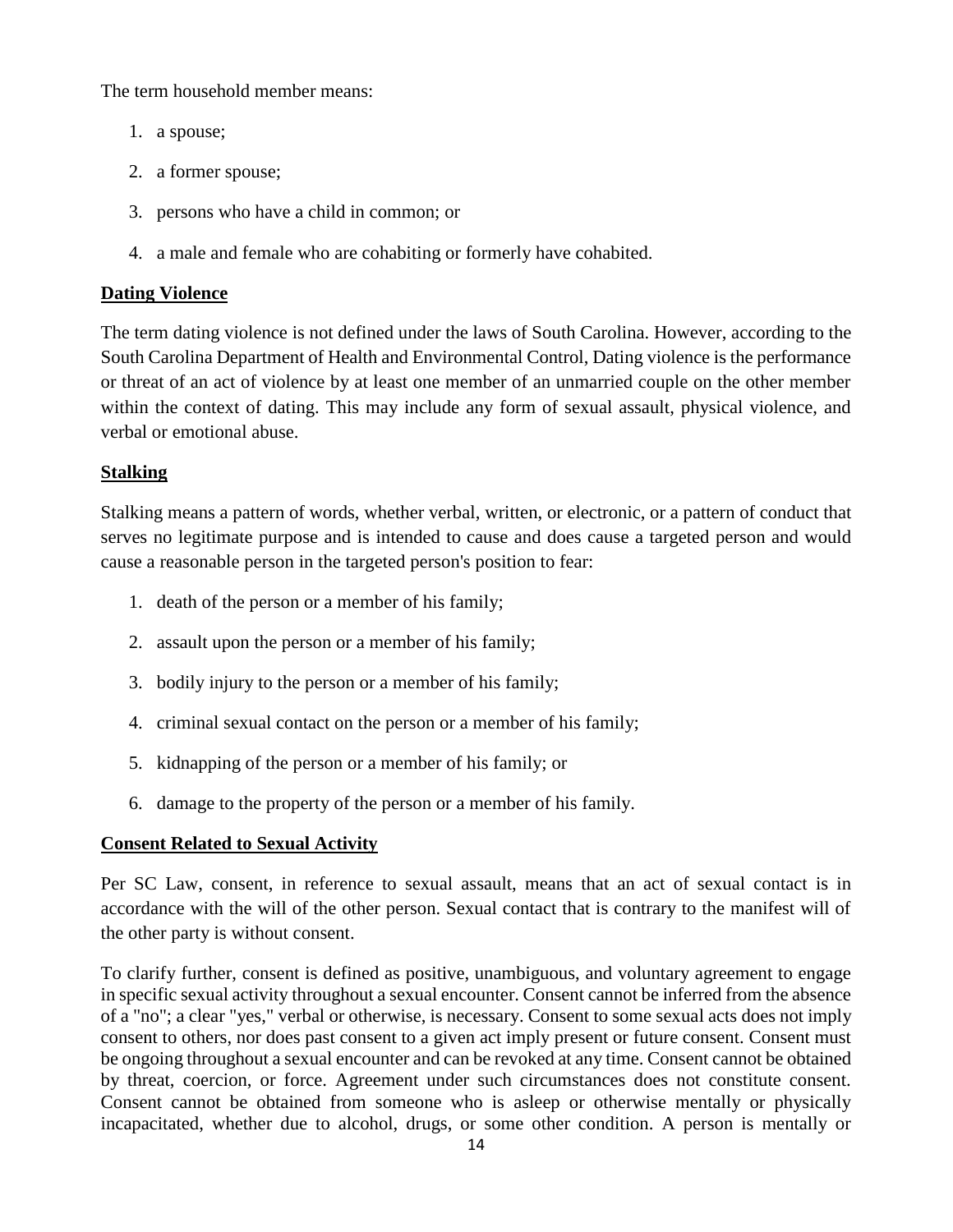physically incapacitated when that person lacks the ability to make or act on considered decisions to engage in sexual activity. Engaging in sexual activity with a person whom you know -- or reasonably should know -- to be incapacitated constitutes sexual misconduct. Consent can only be accurately gauged through direct communication about the decision to engage in sexual activity. Presumptions based upon contextual factors (such as clothing, alcohol consumption, or the way someone dances) are unwarranted, and should not be considered as evidence for consent.

## **SAFETY & PREVENTION MEASURES**

York Technical College is concerned with the safety of students and employees. To keep the campus and off-campus centers safe, being aware of the surroundings is important, especially at night. Below are some important and easy to follow measures that everyone can practice.

- Contact the Public Safety Office (803-327-8013) to request an escort if you sense any danger. It is advisable to have this number programmed into your cell phone for quick access.
- If you do not have a cell phone, be aware of telephone locations in case of an emergency.
- Avoid being in classrooms or office buildings alone. If you must be there, notify a Public Safety Officer of where you are and how long you will be there. Stay near a telephone, if possible.
- Report any suspicious person or activity to a Public Safety Officer, whatever the time, day, or night.
- Vary your routine. Do not walk the same route day-after-day.
- When walking, be alert. Listen for footsteps and voices to be sure no one is following you.
- Avoid unlit areas. Whenever possible, walk and park in well-lit public areas.
- Always lock the doors in your car, room, apartment, or house. Keep the car doors locked even when you are driving.
- When walking to your car, have your car keys in your hand before leaving the building.

## **BYSTANDER INTERVENTION STRATEGIES AND SAFETY TIPS**

- Keep your distance if stepping in seems unsafe.
- Keep sight of the attacker and point the attacker out to authorities.
- Contact authorities by phone or through Facebook, Twitter, text messages, or email.
- Contact the authorities anonymously, if necessary.
- Be on standby for a scared friend and respond immediately to a call or code signal.
- Call the police and bring back-up help.
- Never assume that harassment or sexual violence will just end on its own. Taking action early to get help reduces the chance it will continue.
- Don't encourage hostile or violent comments about other students.
- Do not share information about an acquaintance's schedule or whereabouts with a stranger.
- If someone appears to be getting verbally abused or pushed around, ask "Are you okay?" and intervene or get help if needed.
- If you see someone being attacked, followed, or in distress, report it to campus security or the police. And, if you feel it is safe to do so, intervene by offering your support or objecting to the action.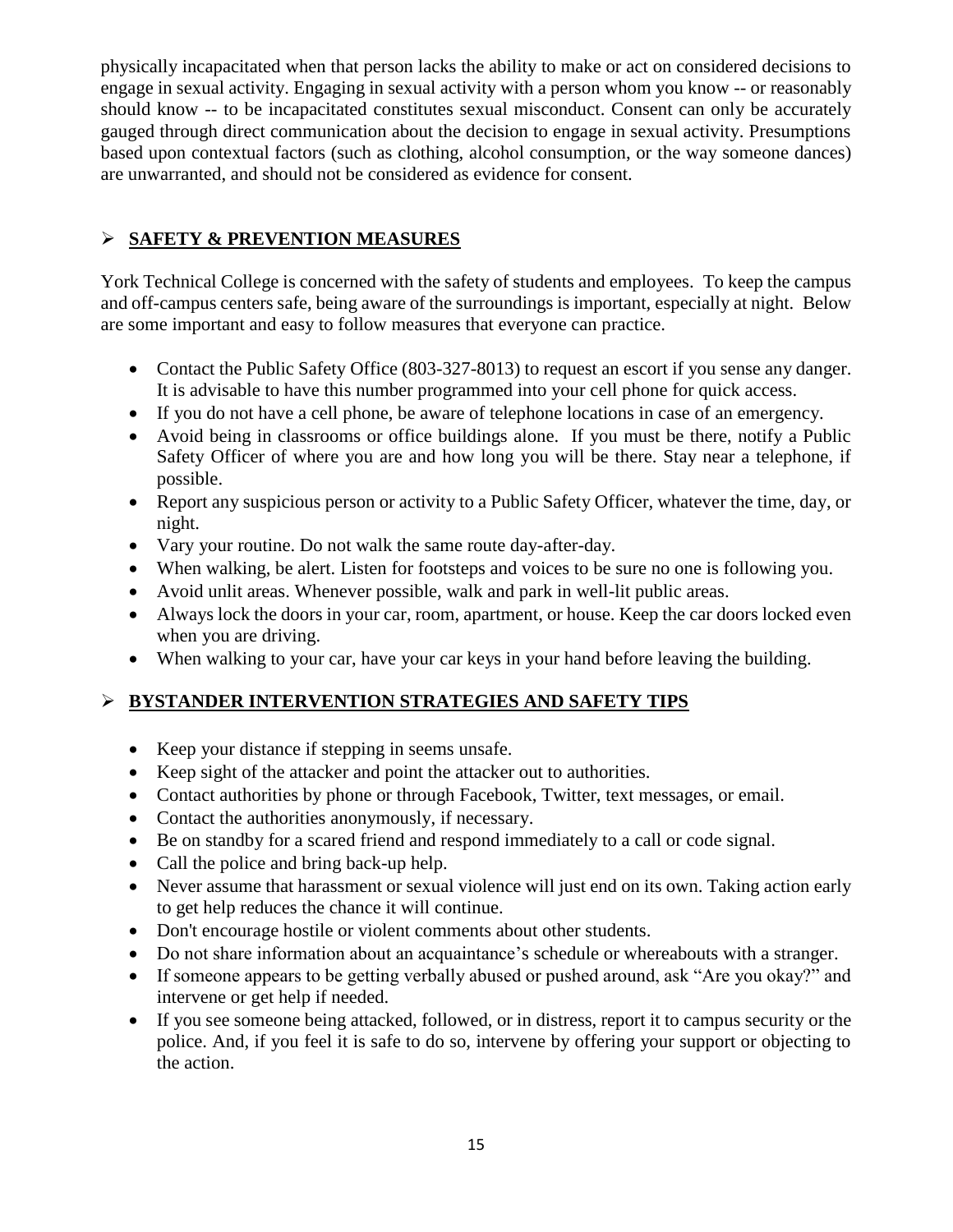Watch for signs that a relationship could become violent. Individuals who show extreme jealousy, controlling behavior, quick anger and unpredictable mood swings may be more likely to become violent in a relationship.

### **TIPS FOR PREVENTING SEXUAL VIOLENCE AND DATE RAPE**

- Offer help to someone who is a target or at risk of sexual violence.
- Call the police if you see a sexual assault or hear a confession of rape.
- If someone jokes about rape, speak up to let them know it is not acceptable.
- Don't leave someone alone if they are unconscious, drunk, or high on drugs.
- Never allow people you don't know and trust into your living quarters. Sixty percent of all campus sexual assaults take place in the victim's living quarters.
- Don't send provocative pictures of yourself to anyone including a boyfriend or girlfriend--once you hit send, you can't control where the pictures will be forwarded in the future or how they will be used.
- Don't let anyone engage in sexual activity with someone who is unconscious, drunk, or high on drugs.
- Check in with your friends during parties. Do not leave them alone and plan to leave with them.
- Pick a designated driver and an observer who will stay sober at parties.

### **WARNING SIGNS OF ABUSIVE BEHAVIOR FROM PARTNER & RISK REDUCTION MEASURES**

Intimate partner violence is serious, and if your partner harms you, you should consider all available options to protect yourself, including legal action. Individuals stalked by a partner are more likely to face physical or sexual violence from that partner. It is generally best to end all contact with someone who has stalked you.

- Repeated harassment or threats that cause you to feel fearful.
- Unwanted calls, emails, text messages, and instant messages
- Insisting to know your whereabouts at all times and who you are with
- Possessive behavior which includes demands that you stop spending time with others
- Attempts to control or excerpt power over your actions
- Pattern of physical, sexual, psychological, or emotional actions or threats of those actions
- Any actions that are meant to isolate you from friends and family
- Actions which humiliate or harm you physically or emotionally
- Threats to hurt you or themselves if you leave
- Other manipulative behavior

## **REPORTING A SEXUAL MISCONDUCT OFFENSE**

If a student has been a victim of sexual assault, domestic violence, dating violence, or stalking it is the student's option to notify the appropriate law enforcement authorities including on-campus authorities and local police. At the student's request the Dean of Student Engagement, Campus Safety officers, the Director of Human Resources or a Counseling and Support Services Staff member will assist in notifying the proper authorities.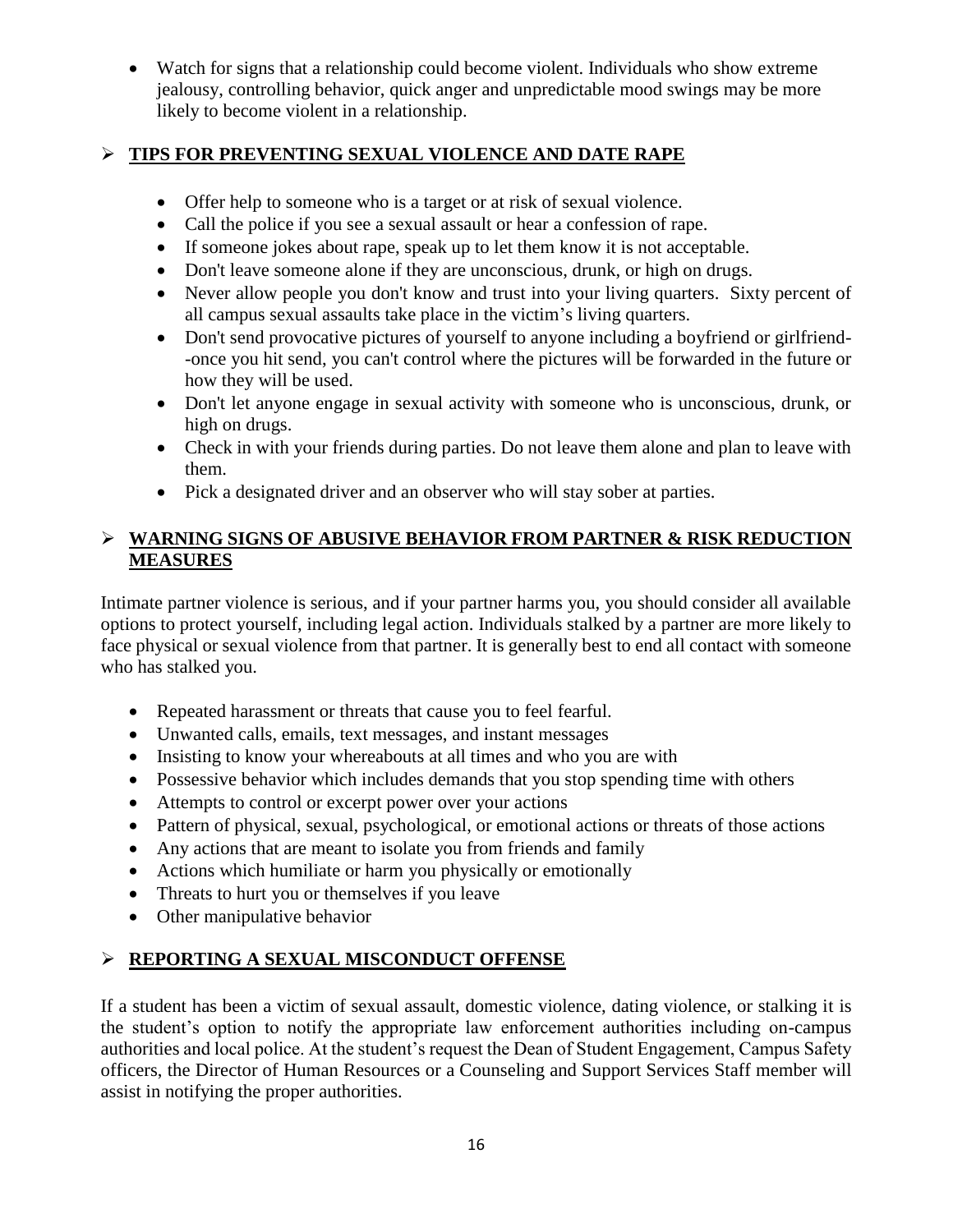If a student is sexually assaulted at York Technical College (including off-campus centers or collegesponsored events), he/she should:

- If on campus, call York Technical College's Public Safety Office immediately at 803-327- 8013 to report the incident.
- If off campus, call the local emergency medical service immediately by dialing "911." (This does not obligate you to file charges or to testify in court.)
- If you prefer not to call the police, but you want to report the sexual assault to the College, you should contact the Dean for Student Engagement at 803-327-8047, the Assistant Vice President for Human Resources at 803-981-7162, the Executive Vice President for Academic & Student Affairs at 803-327-8014, or a Counselor in the Counseling & Support Services Department of Student Services at 803-327-8007. These individuals will assist you in notifying the above authorities upon request.
- If you do not wish to report the incident to the college but want to talk to someone in confidence you may contact the Director of Counseling and Support Services at 803-327-8007 for assistance.

# **PUBLIC SAFETY OFFICE PROCEDURES**

When a student notifies the York Technical College Public Safety Office of a sexual assault or other sexual misconduct offense, the following will occur:

- Public Safety will respond to the location on campus, ensure that the student is safe, and provide the student with emergency medical assistance.
- Public Safety will protect the crime scene, contact the local law enforcement agency, if necessary, and assist in the preservation of evidence.
- If the student requests to speak to a male or female officer, the law enforcement agency will make every reasonable effort to accommodate the request.
- A Student Services representative may report to the scene to assist as needed. A friend or family member will be called upon request.
- Public Safety will make arrangements for appropriate transportation to a medical facility, if desired.
- Public Safety or a Student Services representative will contact other assistance agencies on the student's behalf, upon request, such as the Victim/Witness Assistance Program, 1675-1B York Highway, York, SC, 29745; Phone (803) 628-3023.
- The case will be treated with sensitivity, understanding, and professionalism regardless of gender or the gender of the accused, and names will not be released to the public or the press.

When a student or employee notifies the Public Safety Office that they have an order of protection, the Public Safety Office obtains a copy of the order to determine what the limitations are and then places all active protection orders into a file for the officers to view for enforcement of the order on campus. If the Public Safety Office receives a report that someone has violated that order, the Public Safety Office contacts the local police and provides them a copy when they arrive.

# **DEAN FOR STUDENT ENGAGEMENT OFFICE PROCEDURES**

When a student notifies the Dean for Student Engagement's Office of a sexual assault or other sexual misconduct offense, the following will occur: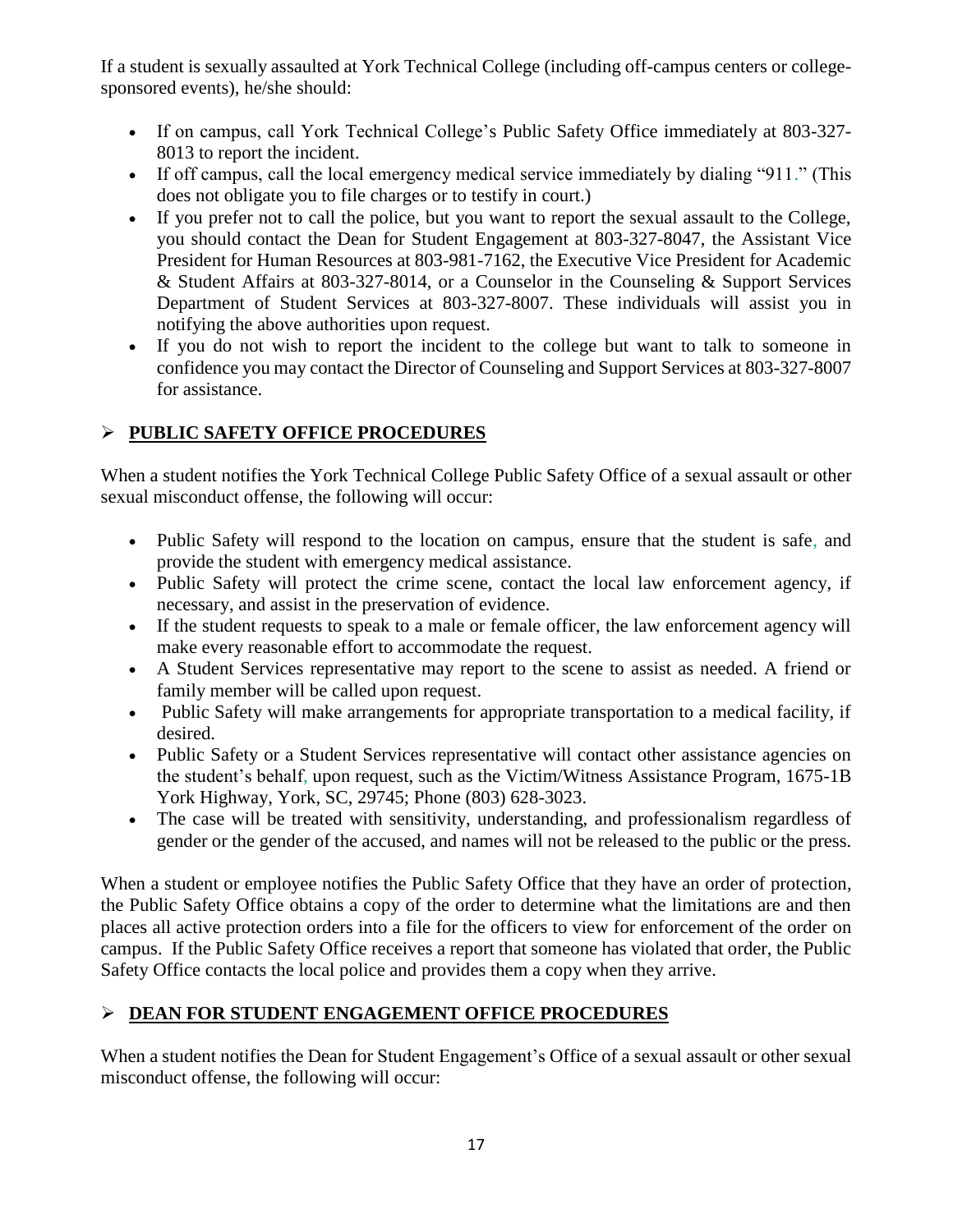- Upon learning of the incident, regardless of whether the victim chooses to report the incident to law enforcement, the Dean for Student Engagement or a trained designee will notify the Title IX Coordinator and take immediate action to investigate and determine what happened.
- Such action may include but is not limited to speaking to the alleged victim, the alleged perpetrator and other potential witnesses as appropriate and also reviewing other evidence if available.
- The standard of evidence to be used is preponderance of evidence. This means that the incident is more likely than not to have happened or at least 51% certain.
- The Human Resources Director, who is the College's Title IX Coordinator, will investigate all allegations involving college employees.
- The Dean for Student Engagement (or designee) will assist the alleged victim in securing the appropriate services for the situation, upon request. Types of assistance may include changes to the student's academic schedule, work schedule, transportation, and living arrangements, in addition to assistance in referring students to appropriate legal services.

When a student reports a sexual assault to the Dean for Student Engagement, the Dean is required by law to inform the York Technical College Public Safety Office for statistical reporting purposes. However, reporting this crime to the Public Safety Office in no way obligates the student to press charges or testify in court. Even if the student does not want to press charges, the College strongly encourages the student to contact the local law enforcement agency for immediate assistance.

## **PRESERVATION OF THE EVIDENCE**

It is very important to preserve evidence for the proof of a criminal domestic violence, dating violence, sexual assault, or stalking, or for obtaining a protection order. Following the guidelines below will assist in ensuring that the evidence is preserved.

- Call "911" and request medical transportation.
- Memorize as much detail as possible about the assailant.
- Preserve the evidence by not bathing, changing clothes, eating, or drinking.
- $\bullet$  Do not disturb the crime scene(s).
- If a student is sexually assaulted, he or she is strongly encouraged to go through the rape protocol exam for medical attention and for the purpose of preserving important physical evidence of the assault. The rape protocol exam should be done as soon as possible. Physical evidence can be obtained up to 72 hours after the assault. However, as time passes, the quality of the evidence diminishes.

## **DISCIPLINARY PROCEDURES**

Detailed rules for disciplinary procedures, timelines, and sanctions are published in the College's *Student Codes & Grievance Procedure* which can be found at the locations listed below. These procedures provide prompt, fair, and impartial investigation and resolution and are conducted by officials who receive annual training on issues related to domestic violence, dating violence, sexual assault, and stalking, as well as, how to conduct hearings that protect victim safety and promotes accountability.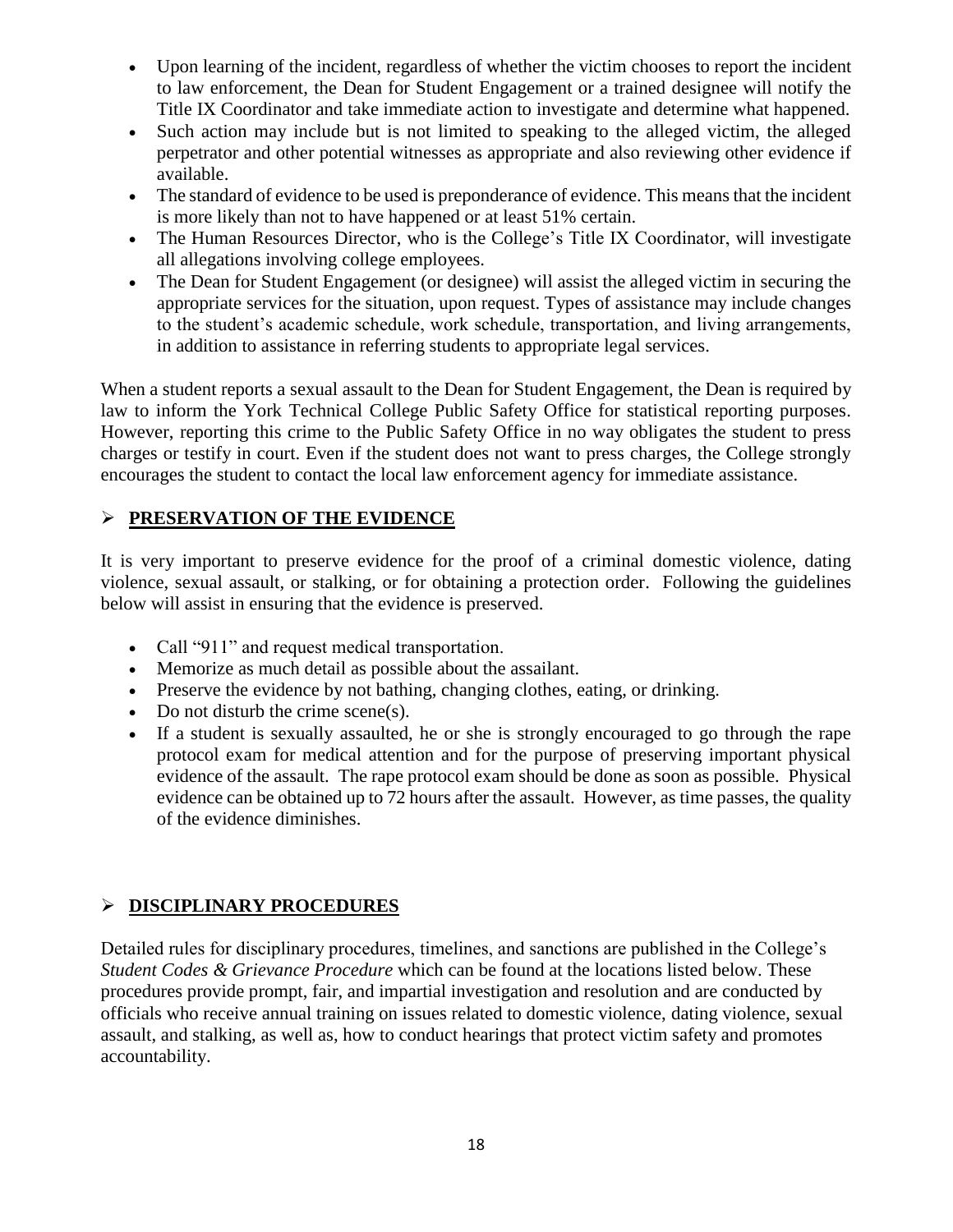Student Code (Student Rights, Responsibilities, & Procedures for Academic & Student Misconduct): [http://www.yorktech.edu/uploadedFiles/Pages/Campus\\_Life/\\_content/Student%20Code.pdf](http://www.yorktech.edu/uploadedFiles/Pages/Campus_Life/_content/Student%20Code.pdf)

Student Code for Addressing Sexual Violence & Sexual Harassment: [http://www.yorktech.edu/uploadedFiles/Pages/Campus\\_Life/\\_content/Student%20Code%20for%20](http://www.yorktech.edu/uploadedFiles/Pages/Campus_Life/_content/Student%20Code%20for%20Addressing%20Sexual%20Violence%20and%20Sexual%20Harassment.pdf) [Addressing%20Sexual%20Violence%20and%20Sexual%20Harassment.pdf](http://www.yorktech.edu/uploadedFiles/Pages/Campus_Life/_content/Student%20Code%20for%20Addressing%20Sexual%20Violence%20and%20Sexual%20Harassment.pdf)

Student Grievance Procedure (Used if alleged harasser or violator is an employee or third party.) [http://www.yorktech.edu/uploadedFiles/Pages/Campus\\_Life/\\_content/Student%20Grievance%20Pr](http://www.yorktech.edu/uploadedFiles/Pages/Campus_Life/_content/Student%20Grievance%20Procedure.pdf) [ocedure.pdf](http://www.yorktech.edu/uploadedFiles/Pages/Campus_Life/_content/Student%20Grievance%20Procedure.pdf)

## **CONFIDENTIALITY OF DISCIPLINARY RECORDS**

Disciplinary referrals to the Dean for Student Engagement's Office may result in the creation of student disciplinary records. Such records are considered educational records and are therefore confidential. While the College is committed to protecting the student's privacy to the greatest extent, confidential records can be released without the student's permission under provisions outlined in state and federal laws, including *[The Family Educational Rights and Privacy Act](http://www.ed.gov/policy/gen/guid/fpco/ferpa/index.html)* [\(FERPA\)](http://www.ed.gov/policy/gen/guid/fpco/ferpa/index.html) (20 U.S.C. § 1232g; 34 CFR Part 99). FERPA is a federal law that pertains to the release of and access to student educational records. On the rare occasion when information from a student's disciplinary record is released without consent, the College will notify the student accordingly, unless prohibited by law from doing so.

Disciplinary records are kept by and in the Dean for Student Engagement's Office, and are separate from all other educational records, including academic transcripts. The length of time a disciplinary record is maintained depends on the level of sanction issued, and/or the incidence of any additional violations while the initial record is currently on file. Additional violation(s) may result in file(s) being maintained for an extended period of time.

# **RIGHTS OF THE ACCUSED AND THE ACCUSER**

- The accuser and the accused have the right to be informed of the disciplinary procedures which will be followed in addressing a report of sexual misconduct.
- The accuser and the accused have the right to attend and testify at a hearing, if scheduled, and are entitled to have others present during a disciplinary proceeding, as well as have an advisor or legal counsel present during the hearing proceedings.
- The Dean for Student Engagement will make special accommodations for the accuser to testify if he or she does not want to face the accused.
- All hearings are closed to the public and are confidential.
- The accuser and the accused will be informed of the institution's final determination with respect to the alleged sex offense and any sanction that is imposed against the accused.
- In the event the accused student appeals the decision, the Dean for Student Engagement will notify the alleged victim of the status of the appeal.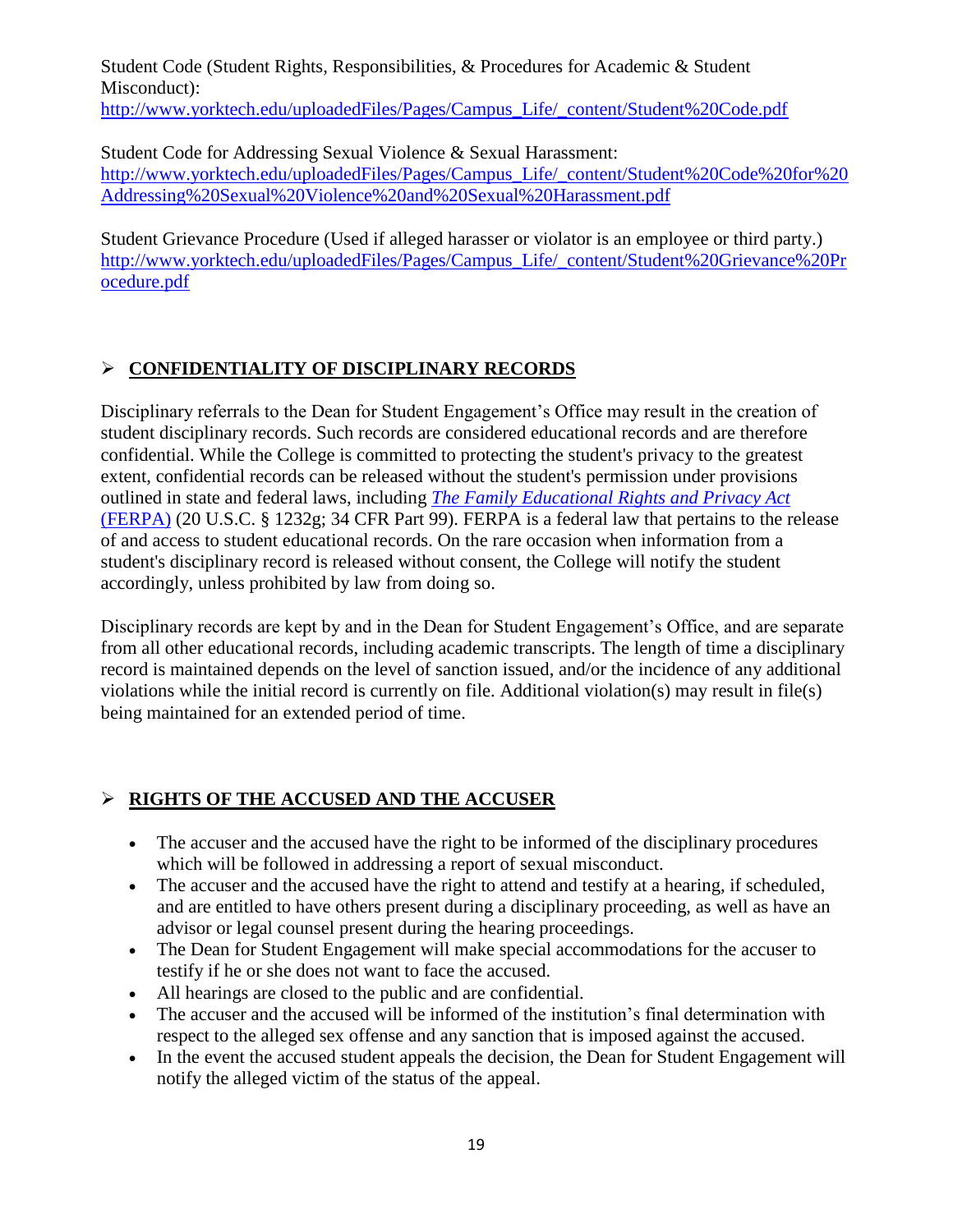The accuser may request changes in his/her academic schedule by making a request to the Dean for Student Engagement or the Title IX Coordinator. The College will accommodate such changes if reasonably possible.

#### **EDUCATIONAL PROGRAMS AND SERVICES**

The College actively promotes campus safety by providing educational programs to promote the prevention and awareness of sexual violence including rape, acquaintance rape, domestic violence, dating violence, stalking, and other safety-related issues for college students. Events are usually scheduled in conjunction with the annual Health Fair, and periodic workshops are advertised in the *Student News,* Digital Signage, and under Updates in the Desire–2-Learn course management system.

York Technical College provides all incoming freshmen information directing them to important safety information and notifies them of the upcoming online interactive training which is provided during their first semester as a means to strengthen measures to prevent sexual violence on college campuses.

Students are notified of this training via e-mail communication and are expected to complete the training within 30 days of notification. Students who do not complete the training receive reminder emails on a scheduled basis.

#### **COUNSELING AND SUPPORT SERVICES**

#### **Local Resources**

The College provides counseling services in the Counseling & Support Services Department located in the Student Services Building J. Counselors also make referrals to appropriate community agencies when necessary. Individuals may obtain direct services related to sexual assault and domestic violence by contacting:

Safe Passage (York & Union County) P.O. Box 11458 Rock Hill, SC 29731 24-Hour Crisis Hotline – (803) 327-7558 Toll-Free 1-800-659-0977

Palmetto Citizens Against Sexual Assault (Chester & Lancaster Counties) Chester: 177 Columbia St. Lancaster: 106 N. York St. Chester, SC 29706 Lancaster, SC 29720-2063 (803)581-8313 (803)286-5232 Hotline: 1-888-790-8532

#### **National Resources**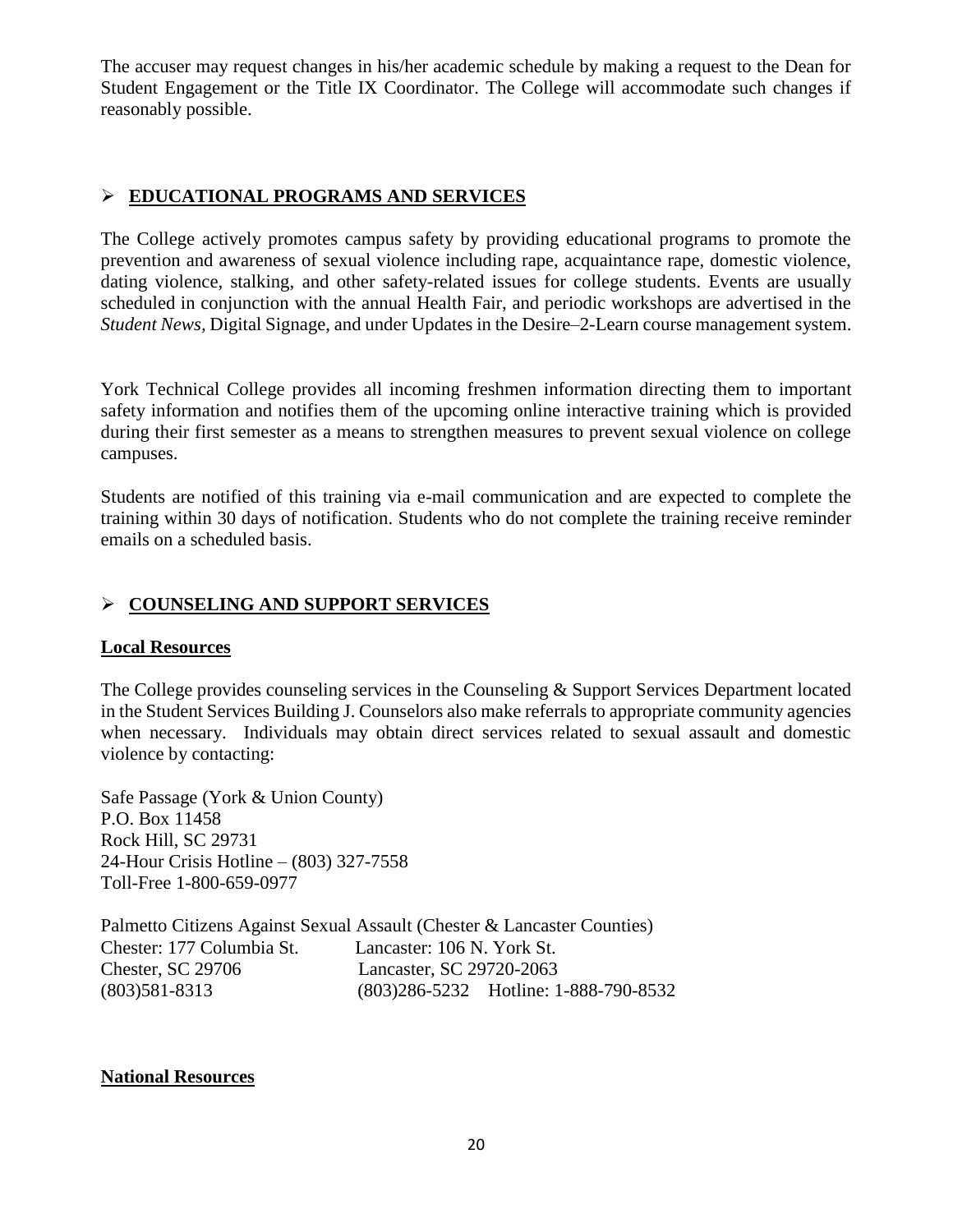**[Office on Violence Against Women](http://www.ovw.usdoj.gov/)**: Established by the Violence Against Women Act, the Office on Violence Against Women is designed to reduce violence against women and strengthen resources for all survivors of sexual assault, domestic violence, dating violence and stalking. <http://www.justice.gov/ovw>

**[National Domestic Violence Hotline](http://www.thehotline.org/)**: Established by the Violence Against Women Act, the National Domestic Violence Hotline provides twenty-four hour support for people facing domestic violence. <http://www.thehotline.org/>

**[Stalking Resource Center](http://www.victimsofcrime.org/our-programs/stalking-resource-center)**: Part of the National Center for Victims of Crime, the Stalking Resource Center provides assistance and guidance for those impacted by stalking. <http://www.victimsofcrime.org/our-programs/stalking-resource-center>

**[NotAlone.gov](https://www.notalone.gov/)**: This government-sponsored Website contains resources on responding to and preventing sexual assault in schools. <https://www.notalone.gov/>

**[Rape, Abuse and Incest National Network \(RAINN\)](http://www.rainn.org/get-help/national-sexual-assault-online-hotline)**: This nonprofit organization has a twentyfour-hour hotline for anonymous support for people dealing with sexual assault and their friends and families. <https://rainn.org/get-help/national-sexual-assault-online-hotline>

**[The National Suicide Prevention Hotline](http://www.suicidepreventionlifeline.org/)**: This nonprofit organization has a twenty-four-hour, tollfree confidential suicide prevention hotline. <http://www.suicidepreventionlifeline.org/>

**[GirlsHealth.gov](http://www.girlshealth.gov/safety/saferelationships/daterape.html)**: This government-sponsored Website contains information regarding rape and sexual assault. <http://www.girlshealth.gov/safety/saferelationships/daterape.html>

**[Love Is Respect](http://www.loveisrespect.org/is-this-abuse/)**: The Love Is Respect Website offers information on how to recognize dating violence and seek help. <http://www.loveisrespect.org/is-this-abuse/>

#### **SEX OFFENDERS REGISTRY**

The Campus Crimes Prevention Act (Public Law 106-386) requires tracking of convicted sex offenders enrolled at or employed by institutions of higher education. The Sex Offender Registry is available to the public at [http://www.sled.state.sc.us](http://www.sled.state.sc.us/)

#### **REPORTED INCIDENTS FOR YORK TECHNICAL COLLEGE**

York Technical College's Annual Security Report is published in its entirety on the College's website at [http://www.yorktech.edu/Campus-Life/\\_documents/Annual-Security-Report/.](http://www.yorktech.edu/Campus-Life/_documents/Annual-Security-Report/) This report includes statistics for the previous three years on crimes reported to local police agencies or to the York Technical College Department of Public Safety that occurred on campus; in certain off campus buildings or property owned or controlled by York Technical College; and on public property within, or immediately adjacent to and accessible from the campus.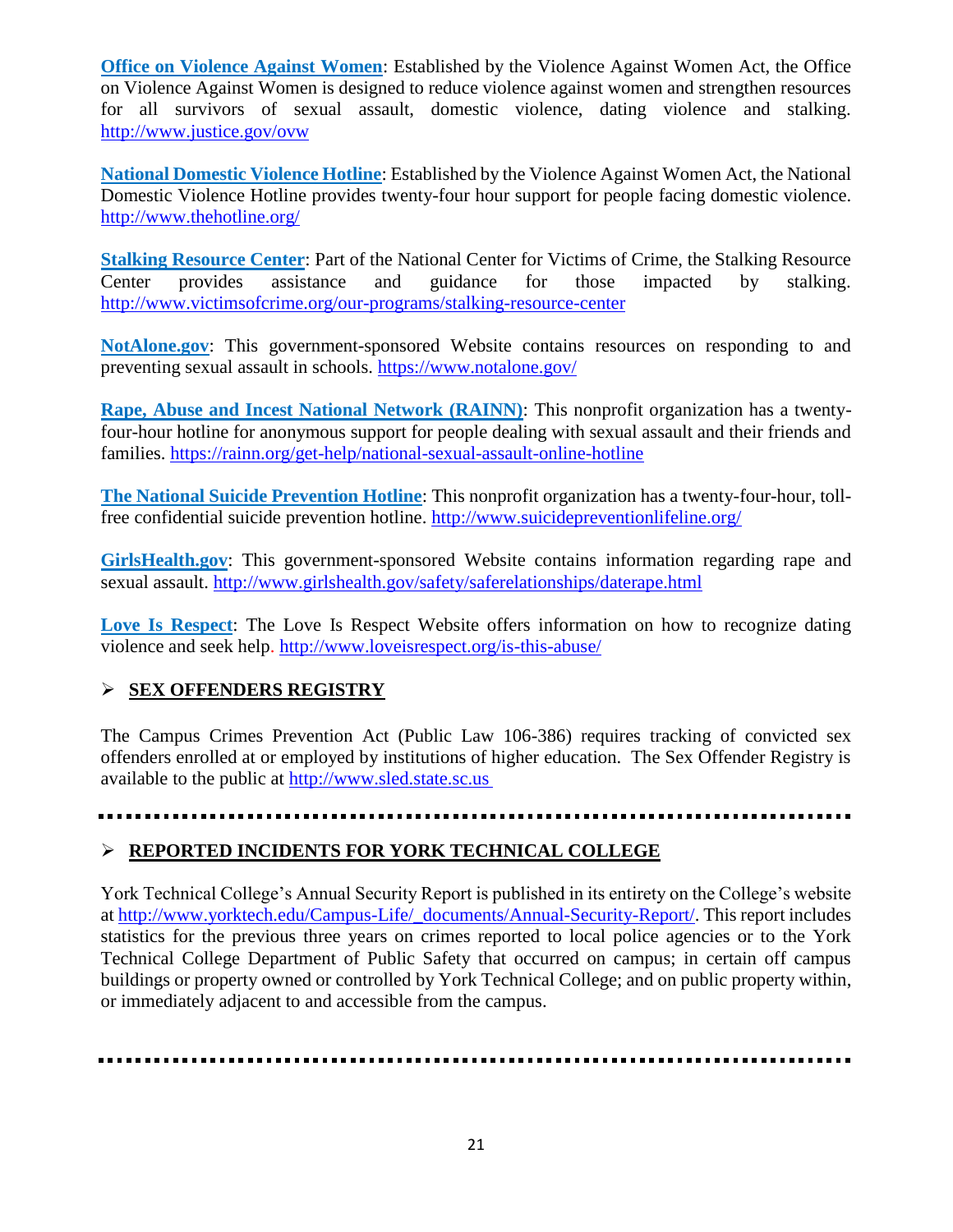| Main Campus - 452 South Anderson Road, Rock Hill, SC 29730                                                                                                                                                  |           |                                         |                    |           |                                         |                    |                |                                         |                    |
|-------------------------------------------------------------------------------------------------------------------------------------------------------------------------------------------------------------|-----------|-----------------------------------------|--------------------|-----------|-----------------------------------------|--------------------|----------------|-----------------------------------------|--------------------|
| The following statistics show the total criminal offenses, hate crimes and arrests/referrals for campus disciplinary action that occurred on the                                                            |           |                                         |                    |           |                                         |                    |                |                                         |                    |
| college's campus, non-campus buildings & property and public property.                                                                                                                                      |           |                                         |                    |           |                                         |                    |                |                                         |                    |
|                                                                                                                                                                                                             |           |                                         |                    |           |                                         |                    |                |                                         |                    |
|                                                                                                                                                                                                             | 2014      | 2014                                    | 2014               | 2015      | 2015                                    | 2015               | 2016           | 2016                                    | 2016               |
| <b>Criminal Offenses</b>                                                                                                                                                                                    | On Campus | Non-campus<br>buildings<br>and property | Public<br>Property | On Campus | Non-campus<br>buildings<br>and property | Public<br>Property | On Campus      | Non-campus<br>buildings<br>and property | Public<br>Property |
| Murder & Non-negligent<br>Manslaughter                                                                                                                                                                      | $\Omega$  | $\Omega$                                | $\Omega$           | $\Omega$  | $\theta$                                | $\Omega$           | $\Omega$       | $\Omega$                                | $\Omega$           |
| Negligent Manslaughter                                                                                                                                                                                      | $\Omega$  | $\overline{0}$                          | $\Omega$           | $\Omega$  | $\theta$                                | $\Omega$           | $\Omega$       | $\Omega$                                | $\theta$           |
| Forcible Sex Offense                                                                                                                                                                                        | $\Omega$  | $\theta$                                | $\Omega$           | $\Omega$  | $\theta$                                | $\Omega$           | $\Omega$       | $\Omega$                                | $\Omega$           |
| Non-Forcible Sex Offense                                                                                                                                                                                    |           |                                         |                    |           |                                         |                    |                |                                         |                    |
| Incest                                                                                                                                                                                                      | $\Omega$  | $\theta$                                | $\Omega$           | $\theta$  | $\theta$                                | $\Omega$           | $\Omega$       | $\overline{0}$                          | $\theta$           |
| <b>Statutory Rape</b>                                                                                                                                                                                       | $\Omega$  | $\theta$                                | $\theta$           | $\Omega$  | $\Omega$                                | $\Omega$           | $\theta$       | $\theta$                                | $\Omega$           |
| Robbery                                                                                                                                                                                                     | $\Omega$  | $\theta$                                | $\theta$           | $\Omega$  | $\Omega$                                | $\Omega$           | $\theta$       | $\Omega$                                | $\Omega$           |
| Aggravated Assault                                                                                                                                                                                          | $\Omega$  | $\theta$                                | $\theta$           | $\Omega$  | $\theta$                                | $\theta$           | $\Omega$       | $\overline{0}$                          | $\Omega$           |
| Burglary                                                                                                                                                                                                    | $\Omega$  | $2*$                                    | $\overline{0}$     | $\theta$  | $\theta$                                | $\Omega$           | $\overline{0}$ | $\theta$                                | $\Omega$           |
| Motor Vehicle Theft                                                                                                                                                                                         | $\Omega$  | $\Omega$                                | $\theta$           | $\Omega$  | $\theta$                                | $\Omega$           |                | $\Omega$                                | $\Omega$           |
| Arson                                                                                                                                                                                                       | $\Omega$  | $\Omega$                                | $\theta$           | $\Omega$  | $\theta$                                | $\Omega$           | $\theta$       | $\Omega$                                | $\Omega$           |
| Totals                                                                                                                                                                                                      | $\Omega$  | $\overline{c}$                          | $\theta$           | $\Omega$  | $\Omega$                                | $\Omega$           |                | $\Omega$                                | $\Omega$           |
| *The 2014 Non-Campus Building Burglaries noted occurred at the Heavy Equiment Operator Training Facility, SC Dot Rd/State Rd 783,<br>Chester, SC 29706. Scroll down for a list of all Non-Campus Buildings. |           |                                         |                    |           |                                         |                    |                |                                         |                    |

| <b>Main Campus (Cont.)</b>                                                                               |           |                                         |                    |           |                                         |                    |                |                                         |                    |
|----------------------------------------------------------------------------------------------------------|-----------|-----------------------------------------|--------------------|-----------|-----------------------------------------|--------------------|----------------|-----------------------------------------|--------------------|
|                                                                                                          | 2014      | 2014                                    | 2014               | 2015      | 2015                                    | 2015               | 2016           | 2016                                    | 2016               |
| <b>Hate Crimes</b>                                                                                       | On Campus | Non-campus<br>buildings<br>and property | Public<br>Property | On Campus | Non-campus<br>buildings<br>and property | Public<br>Property | On Campus      | Non-campus<br>buildings<br>and property | Public<br>Property |
| Murder & Non-negligent<br>Manslaughter                                                                   | $\Omega$  | $\Omega$                                | $\overline{0}$     | $\Omega$  | $\Omega$                                | $\theta$           | $\theta$       | $\Omega$                                | $\Omega$           |
| Negligent Manslaughter                                                                                   | $\Omega$  | $\Omega$                                | $\Omega$           | $\Omega$  | $\Omega$                                | $\Omega$           | $\Omega$       | $\Omega$                                | $\Omega$           |
| Forcible Sex Offense                                                                                     | $\Omega$  | $\Omega$                                | $\Omega$           | $\theta$  | $\Omega$                                | $\Omega$           | $\Omega$       | $\theta$                                | $\Omega$           |
| Non-Forcible Sex Offense                                                                                 |           |                                         |                    |           |                                         |                    |                |                                         |                    |
| Incest                                                                                                   | $\Omega$  | $\Omega$                                | $\overline{0}$     | $\Omega$  | $\Omega$                                | $\Omega$           | $\Omega$       | $\theta$                                | $\overline{0}$     |
| Statutory Rape                                                                                           | $\Omega$  | $\Omega$                                | $\overline{0}$     | $\theta$  | $\theta$                                | $\Omega$           | $\theta$       | $\theta$                                | $\overline{0}$     |
| Robbery                                                                                                  | $\Omega$  | $\theta$                                | $\theta$           | $\theta$  | $\theta$                                | $\theta$           | $\overline{0}$ | $\theta$                                | $\theta$           |
| Agravated Assault                                                                                        | $\Omega$  | $\Omega$                                | $\overline{0}$     | $\theta$  | $\Omega$                                | $\Omega$           | $\overline{0}$ | $\theta$                                | $\Omega$           |
| Burglary                                                                                                 | $\Omega$  | $\Omega$                                | $\overline{0}$     | $\theta$  | $\Omega$                                | $\Omega$           | $\overline{0}$ | $\overline{0}$                          | $\Omega$           |
| Motor Vehicle Theft                                                                                      | $\Omega$  | $\Omega$                                | $\Omega$           | $\theta$  | $\Omega$                                | $\Omega$           | $\Omega$       | $\Omega$                                | $\Omega$           |
| Arson                                                                                                    | $\Omega$  | $\Omega$                                | $\theta$           | $\theta$  | $\Omega$                                | $\Omega$           | $\Omega$       | $\theta$                                | $\theta$           |
| Simple Assault                                                                                           | $\Omega$  | $\Omega$                                | $\theta$           | $\Omega$  | $\Omega$                                | $\Omega$           | $\overline{0}$ | $\theta$                                | $\theta$           |
| Larceny-Theft                                                                                            | $\Omega$  | $\Omega$                                | $\theta$           | $\theta$  | $\Omega$                                | $\Omega$           | $\Omega$       | $\theta$                                | $\theta$           |
| Intimidation                                                                                             | $\Omega$  | $\Omega$                                | $\theta$           | $\theta$  | $\Omega$                                | $\Omega$           | $\overline{0}$ | $\Omega$                                | $\Omega$           |
| Destruction, Damage, Or<br>Vandalism of Property                                                         | $\theta$  | $\theta$                                | $\theta$           | $\Omega$  | $\theta$                                | $\theta$           | $\theta$       | $\Omega$                                | $\theta$           |
| Totals                                                                                                   | $\theta$  | $\Omega$                                | $\Omega$           | $\Omega$  | $\Omega$                                | $\Omega$           | $\Omega$       | $\theta$                                | $\Omega$           |
| Should a hate crime be reported, it will be identified by hate crime category using the followng legend: |           |                                         |                    |           |                                         |                    |                |                                         |                    |

*Hate Crime Legend: (D) Disability (E) Ethnicity (Ra) Race (Re) Religion (S) Sexual Orientation (G) Gender (N) National Origin (GI) Gender Identity*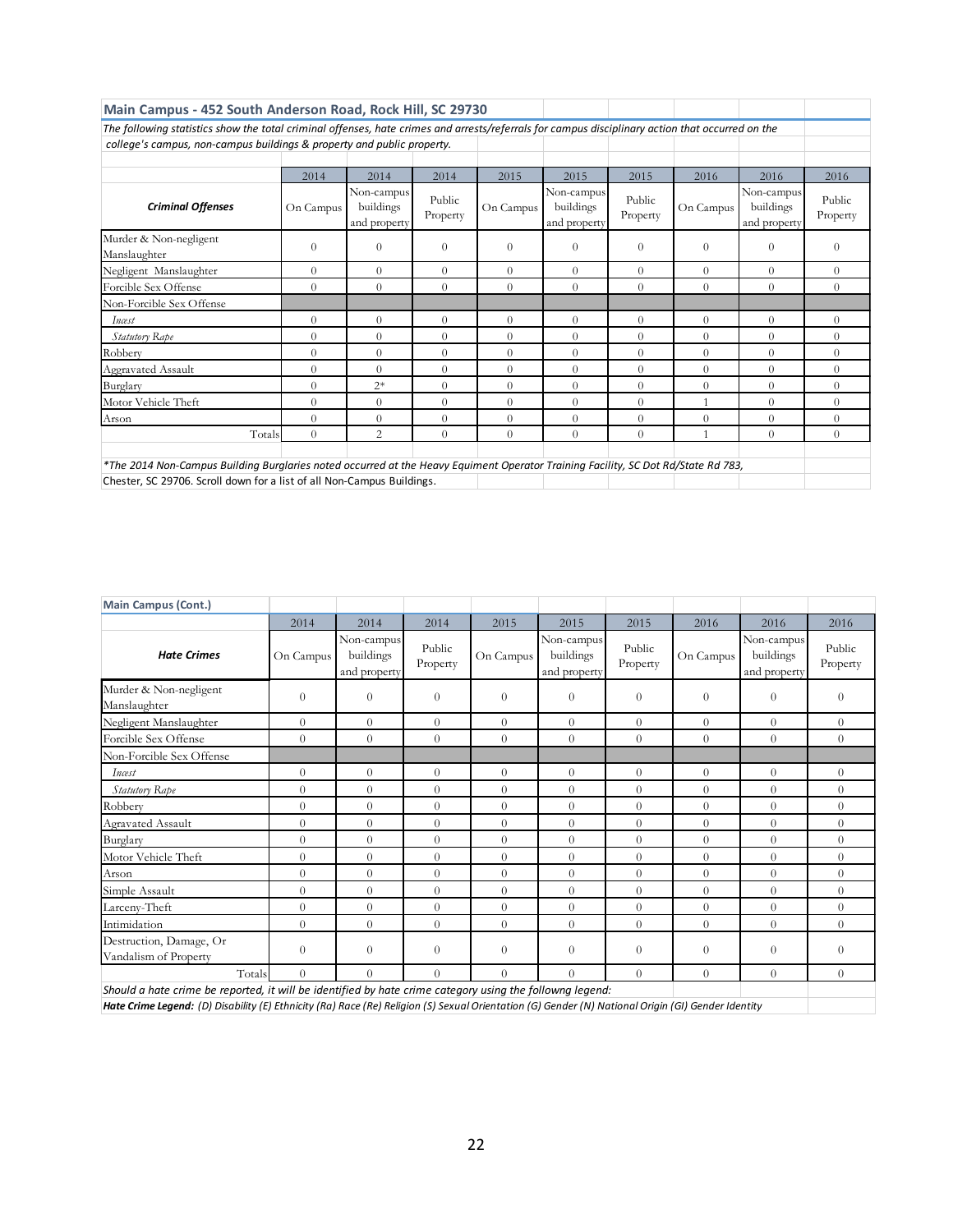| <b>Main Campus (Cont.)</b>                              |           |                                         |                    |            |                                         |                    |                |                                         |                    |
|---------------------------------------------------------|-----------|-----------------------------------------|--------------------|------------|-----------------------------------------|--------------------|----------------|-----------------------------------------|--------------------|
| Arrests/Persons Referred for Campus Disciplinary Action |           |                                         |                    |            |                                         |                    |                |                                         |                    |
|                                                         |           |                                         |                    |            |                                         |                    |                |                                         |                    |
|                                                         | 2014      | 2014                                    | 2014               | 2015       | 2015                                    | 2015               | 2016           | 2016                                    | 2016               |
|                                                         | On Campus | Non-campus<br>buildings<br>and property | Public<br>Property | On Campus  | Non-campus<br>buildings<br>and property | Public<br>Property | On Campus      | Non-campus<br>buildings<br>and property | Public<br>Property |
| <b>Arrests</b>                                          |           |                                         |                    |            |                                         |                    |                |                                         |                    |
| Weapons: carrying, possessing, etc                      | $\Omega$  | $\Omega$                                | $\Omega$           | $\Omega$   | $\Omega$                                | $\Omega$           | $\Omega$       | $\theta$                                | $\Omega$           |
| Drug Abuse Violations:                                  | 2         | $\Omega$                                | $\Omega$           | $\theta$   | $\Omega$                                | $\Omega$           | $\Omega$       | $\Omega$                                | $\Omega$           |
| Liquor law violations                                   | $\Omega$  | $\Omega$                                | $\Omega$           | $\Omega$   | $\Omega$                                | $\Omega$           | $\Omega$       | 0                                       | $\Omega$           |
| <b>Disciplinary Actions</b>                             |           |                                         |                    |            |                                         |                    |                |                                         |                    |
| Weapons: carrying, possessing, etc                      | $\Omega$  | $\Omega$                                | $\Omega$           | $\Omega$   | $\Omega$                                | $\Omega$           | $\overline{2}$ | $\Omega$                                | $\Omega$           |
| Drug Abuse Violations:                                  | $\Omega$  |                                         | $\Omega$           | $\sqrt{ }$ | 0                                       | $\Omega$           | $\Omega$       |                                         | 0                  |
| Liquor law violations                                   |           | $\Omega$                                | $\Omega$           | $\Omega$   | $\Omega$                                | $\Omega$           | $\Omega$       | $\Omega$                                | $\Omega$           |
| Totals                                                  | 3         |                                         | $\Omega$           | $\Omega$   | $\Omega$                                | $\Omega$           | $\overline{2}$ | $\Omega$                                | $\Omega$           |

| <b>Main Campus (Cont.)</b>                                                                                                       |                |                                         |                    |           |                                         |                    |           |                                         |                    |
|----------------------------------------------------------------------------------------------------------------------------------|----------------|-----------------------------------------|--------------------|-----------|-----------------------------------------|--------------------|-----------|-----------------------------------------|--------------------|
| The following statistics show the total incidents of Sexual Violence Related crimes as per the Violence Against Women Act (VAWA) |                |                                         |                    |           |                                         |                    |           |                                         |                    |
|                                                                                                                                  |                |                                         |                    |           |                                         |                    |           |                                         |                    |
|                                                                                                                                  | 2014           | 2014                                    | 2014               | 2015      | 2015                                    | 2015               | 2016      | 2016                                    | 2016               |
| <b>VAWA Offenses</b>                                                                                                             | On Campus      | Non-campus<br>buildings<br>and property | Public<br>Property | On Campus | Non-campus<br>buildings<br>and property | Public<br>Property | On Campus | Non-campus<br>buildings<br>and property | Public<br>Property |
| Sexual Assualt                                                                                                                   | $\Omega$       | $\Omega$                                | $\Omega$           | $\Omega$  | $\Omega$                                | $\Omega$           | $\Omega$  | $\Omega$                                | $\Omega$           |
| Domestice Violence                                                                                                               | $\Omega$       | $\Omega$                                | $\theta$           |           | $\Omega$                                | $\theta$           | $\Omega$  | $\Omega$                                | $\Omega$           |
| Dating Violence                                                                                                                  |                | $\Omega$                                | $\Omega$           | $\Omega$  | $\Omega$                                | $\Omega$           | $\Omega$  | $\Omega$                                | $\Omega$           |
| Stalking                                                                                                                         |                | $\Omega$                                | $\Omega$           | 3         | $\Omega$                                | $\Omega$           | $\Omega$  | $\Omega$                                | $\Omega$           |
| Totals                                                                                                                           | $\overline{2}$ | $\Omega$                                | $\theta$           | 4         | $\Omega$                                | $\Omega$           | $\Omega$  | $\Omega$                                | $\Omega$           |
| Non-Campus Buildings include the following property locations:                                                                   |                |                                         |                    |           |                                         |                    |           |                                         |                    |
| 1. Wilson Street Center - 390 & 394 Wilson Street, Rock Hill, SC 29730                                                           |                |                                         |                    |           |                                         |                    |           |                                         |                    |
| 2. Waterford - 1815 Club House Road, Rock Hill, SC 29730                                                                         |                |                                         |                    |           |                                         |                    |           |                                         |                    |
| 3. Hive - 157 E. Main Street, Rock Hill, SC 29730                                                                                |                |                                         |                    |           |                                         |                    |           |                                         |                    |
| 4. Heavy Equipment Operator Training Facility - SC Dot Rd/State Rd 783, Chester, SC 29706                                        |                |                                         |                    |           |                                         |                    |           |                                         |                    |
| 5. WALS (Workforce & Learning Services) - 127 Saluda Street, Chester, SC 29706                                                   |                |                                         |                    |           |                                         |                    |           |                                         |                    |
| 6. *Kershaw Heath Springs Center - 3855 Fork Hill RD, Kershaw, SC 29607                                                          |                |                                         |                    |           |                                         |                    |           |                                         |                    |
| *As of 2016, Kershaw Heath Springs Center is no longer in use by the college                                                     |                |                                         |                    |           |                                         |                    |           |                                         |                    |
|                                                                                                                                  |                |                                         |                    |           |                                         |                    |           |                                         |                    |

| Chester Center - 525 College Place, Chester, SC 29706                                                                                            |           |                                         |                    |           |                                         |                    |           |                                         |                    |  |  |
|--------------------------------------------------------------------------------------------------------------------------------------------------|-----------|-----------------------------------------|--------------------|-----------|-----------------------------------------|--------------------|-----------|-----------------------------------------|--------------------|--|--|
| The following statistics show the total criminal offenses, hate crimes and arrests/referrals for campus disciplinary action that occurred on the |           |                                         |                    |           |                                         |                    |           |                                         |                    |  |  |
| college's campus, non-campus buildings & property and public property.                                                                           |           |                                         |                    |           |                                         |                    |           |                                         |                    |  |  |
|                                                                                                                                                  |           |                                         |                    |           |                                         |                    |           |                                         |                    |  |  |
|                                                                                                                                                  | 2014      | 2014                                    | 2014               | 2015      | 2015                                    | 2015               | 2016      | 2016                                    | 2016               |  |  |
| <b>Criminal Offenses</b>                                                                                                                         | On Campus | Non-campus<br>buildings<br>and property | Public<br>Property | On Campus | Non-campus<br>buildings<br>and property | Public<br>Property | On Campus | Non-campus<br>buildings<br>and property | Public<br>Property |  |  |
| Murder & Non-negligent<br>Manslaughter                                                                                                           | $\Omega$  | $\theta$                                | $\theta$           | $\Omega$  | $\theta$                                | $\theta$           | $\theta$  | $\Omega$                                | $\Omega$           |  |  |
| Negligent Manslaughter                                                                                                                           | $\Omega$  | $\Omega$                                | $\Omega$           | $\Omega$  | $\theta$                                | $\theta$           | $\Omega$  | $\Omega$                                | $\theta$           |  |  |
| Forcible Sex Offense                                                                                                                             | $\Omega$  | $\Omega$                                | $\Omega$           | $\Omega$  | $\Omega$                                | $\theta$           | $\theta$  | $\theta$                                | $\Omega$           |  |  |
| Non-Forcible Sex Offense                                                                                                                         |           |                                         |                    |           |                                         |                    |           |                                         |                    |  |  |
| Incest                                                                                                                                           | $\Omega$  | $\Omega$                                | $\Omega$           | $\Omega$  | $\theta$                                | $\theta$           | $\theta$  | $\Omega$                                | $\Omega$           |  |  |
| Statutory Rape                                                                                                                                   | $\Omega$  | $\Omega$                                | $\Omega$           | $\Omega$  | $\theta$                                | $\theta$           | $\theta$  | $\Omega$                                | $\Omega$           |  |  |
| Robbery                                                                                                                                          | $\Omega$  | $\Omega$                                | $\Omega$           | $\Omega$  | $\theta$                                | $\theta$           | $\theta$  | $\Omega$                                | $\theta$           |  |  |
| <b>Aggravated Assault</b>                                                                                                                        | $\Omega$  | $\Omega$                                | $\Omega$           | $\Omega$  | $\theta$                                | $\theta$           | $\Omega$  | $\Omega$                                | $\Omega$           |  |  |
| Burglary                                                                                                                                         | $\Omega$  | $\Omega$                                | $\Omega$           | $\Omega$  | $\theta$                                | $\theta$           | $\Omega$  | $\Omega$                                | $\Omega$           |  |  |
| Motor Vehicle Theft                                                                                                                              | $\Omega$  | $\Omega$                                | $\Omega$           | $\Omega$  | $\Omega$                                | $\theta$           | $\theta$  | $\Omega$                                | $\Omega$           |  |  |
| Arson                                                                                                                                            | $\Omega$  | $\Omega$                                | $\Omega$           | $\theta$  | $\theta$                                | $\theta$           | $\Omega$  | $\Omega$                                | $\Omega$           |  |  |
| Totals                                                                                                                                           | $\Omega$  | $\Omega$                                | $\Omega$           | $\Omega$  | $\Omega$                                | $\theta$           | $\Omega$  | $\Omega$                                | $\theta$           |  |  |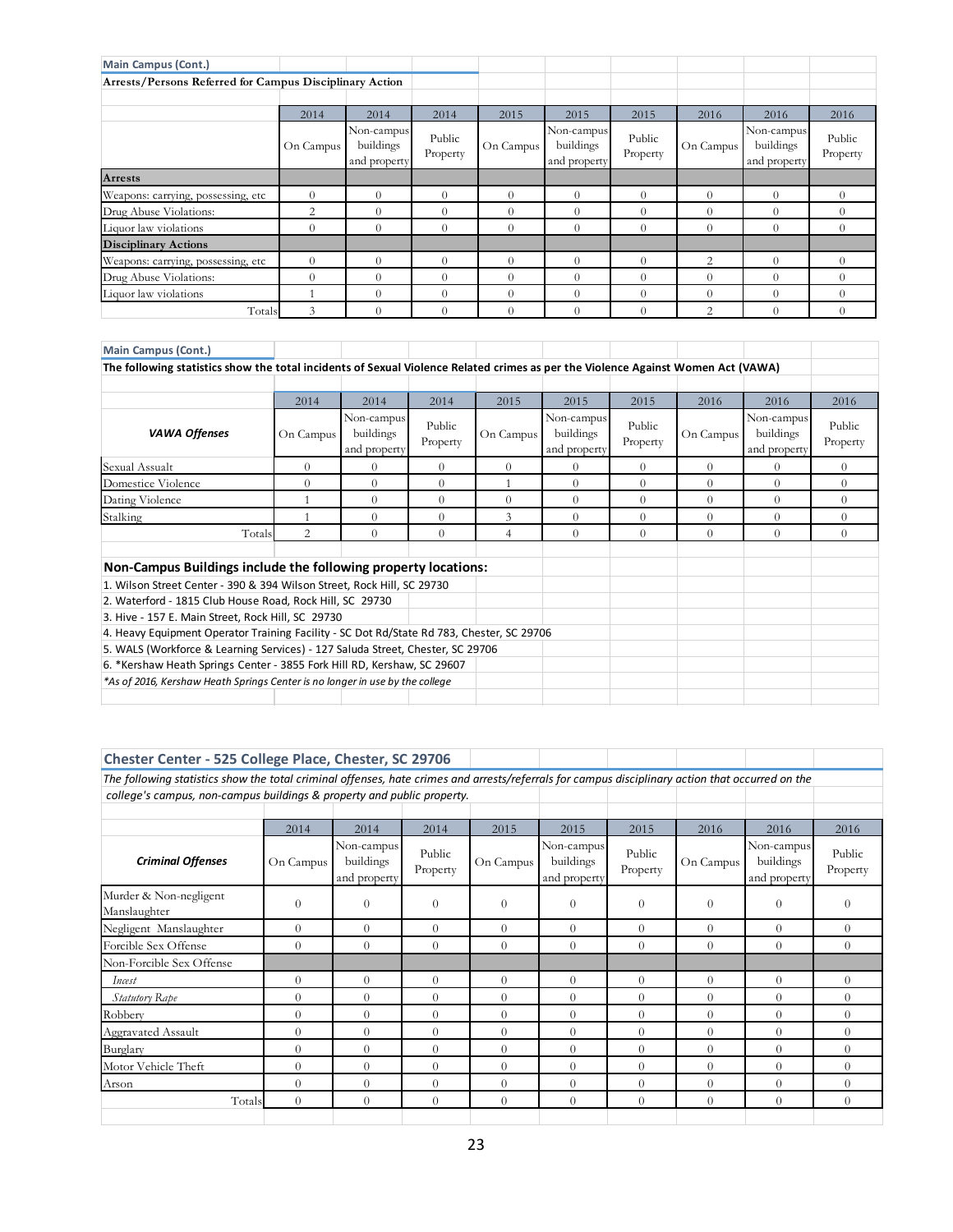| <b>Chester Center (cont.)</b>                                                                            |                |                                         |                    |           |                                         |                    |                |                                         |                    |
|----------------------------------------------------------------------------------------------------------|----------------|-----------------------------------------|--------------------|-----------|-----------------------------------------|--------------------|----------------|-----------------------------------------|--------------------|
|                                                                                                          | 2014           | 2014                                    | 2014               | 2015      | 2015                                    | 2015               | 2016           | 2016                                    | 2016               |
| <b>Hate Crimes</b>                                                                                       | On Campus      | Non-campus<br>buildings<br>and property | Public<br>Property | On Campus | Non-campus<br>buildings<br>and property | Public<br>Property | On Campus      | Non-campus<br>buildings<br>and property | Public<br>Property |
| Murder & Non-negligent<br>Manslaughter                                                                   | $\overline{0}$ | $\Omega$                                | $\theta$           | $\theta$  | $\Omega$                                | $\theta$           | $\Omega$       | $\Omega$                                | $\Omega$           |
| Negligent Manslaughter                                                                                   | $\theta$       | $\Omega$                                | $\theta$           | $\Omega$  | $\Omega$                                | $\theta$           | $\Omega$       | $\overline{0}$                          | $\Omega$           |
| Forcible Sex Offense                                                                                     | $\theta$       | $\Omega$                                | $\theta$           | $\Omega$  | $\Omega$                                | $\theta$           | $\Omega$       | $\theta$                                | $\theta$           |
| Non-Forcible Sex Offense                                                                                 |                |                                         |                    |           |                                         |                    |                |                                         |                    |
| Incest                                                                                                   | $\theta$       | $\theta$                                | $\overline{0}$     | $\Omega$  | $\overline{0}$                          | $\theta$           | $\Omega$       | $\overline{0}$                          | $\theta$           |
| Statutory Rape                                                                                           | $\theta$       | $\Omega$                                | $\overline{0}$     | $\Omega$  | $\Omega$                                | $\theta$           | $\theta$       | $\Omega$                                | $\Omega$           |
| Robbery                                                                                                  | $\theta$       | $\theta$                                | $\theta$           | $\Omega$  | $\overline{0}$                          | $\theta$           | $\Omega$       | $\theta$                                | $\Omega$           |
| Agravated Assault                                                                                        | $\Omega$       | $\Omega$                                | $\theta$           | $\Omega$  | $\Omega$                                | $\theta$           | $\Omega$       | $\Omega$                                | $\Omega$           |
| Burglary                                                                                                 | $\Omega$       | $\Omega$                                | $\theta$           | $\Omega$  | $\Omega$                                | $\theta$           | $\Omega$       | $\Omega$                                | $\Omega$           |
| Motor Vehicle Theft                                                                                      | $\Omega$       | $\Omega$                                | $\theta$           | $\Omega$  | $\Omega$                                | $\theta$           | $\Omega$       | $\Omega$                                | $\Omega$           |
| Arson                                                                                                    | $\theta$       | $\theta$                                | $\theta$           | $\Omega$  | $\Omega$                                | $\theta$           | $\Omega$       | $\overline{0}$                          | $\Omega$           |
| Simple Assault                                                                                           | $\theta$       | $\Omega$                                | $\theta$           | $\Omega$  | $\Omega$                                | $\theta$           | $\Omega$       | $\theta$                                | $\Omega$           |
| Larceny-Theft                                                                                            | $\theta$       | $\theta$                                | $\overline{0}$     | $\Omega$  | $\Omega$                                | $\theta$           | $\overline{0}$ | $\theta$                                | $\theta$           |
| Intimidation                                                                                             | $\theta$       | $\theta$                                | $\Omega$           | $\Omega$  | $\theta$                                | $\theta$           | $\Omega$       | $\theta$                                | $\Omega$           |
| Destruction, Damage, Or<br>Vandalism of Property                                                         | $\overline{0}$ | $\Omega$                                | $\theta$           | $\Omega$  | $\Omega$                                | $\theta$           | $\Omega$       | $\Omega$                                | $\Omega$           |
| Totals                                                                                                   | $\Omega$       | $\Omega$                                | $\Omega$           | $\Omega$  | $\Omega$                                | $\theta$           | $\Omega$       | $\Omega$                                | $\Omega$           |
| Should a hate crime be reported, it will be identified by hate crime category using the followng legend: |                |                                         |                    |           |                                         |                    |                |                                         |                    |

*Hate Crime Legend: (D) Disability (E) Ethnicity (Ra) Race (Re) Religion (S) Sexual Orientation (G) Gender (N) National Origin (GI) Gender Identity*

| <b>Chester Center (cont.)</b>                           |           |                                         |                    |           |                                         |                    |           |                                         |                    |
|---------------------------------------------------------|-----------|-----------------------------------------|--------------------|-----------|-----------------------------------------|--------------------|-----------|-----------------------------------------|--------------------|
| Arrests/Persons Referred for Campus Disciplinary Action |           |                                         |                    |           |                                         |                    |           |                                         |                    |
|                                                         | 2014      | 2014                                    | 2014               | 2015      | 2015                                    | 2015               | 2016      | 2016                                    | 2016               |
|                                                         | On Campus | Non-campus<br>buildings<br>and property | Public<br>Property | On Campus | Non-campus<br>buildings<br>and property | Public<br>Property | On Campus | Non-campus<br>buildings<br>and property | Public<br>Property |
| <b>Arrests</b>                                          |           |                                         |                    |           |                                         |                    |           |                                         |                    |
| Weapons: carrying,<br>possessing, etc                   | $\theta$  | $\theta$                                | $\theta$           | $\theta$  | $\theta$                                | $\theta$           | $\theta$  | $\theta$                                | $\theta$           |
| Drug Abuse Violations:                                  | $\Omega$  | $\Omega$                                | $\theta$           | $\Omega$  | $\overline{0}$                          | $\Omega$           | $\Omega$  | $\theta$                                | $\overline{0}$     |
| Liquor law violations                                   | $\Omega$  | $\Omega$                                | $\Omega$           | $\Omega$  | $\Omega$                                | $\Omega$           | $\Omega$  | $\Omega$                                | $\Omega$           |
| <b>Disciplinary Actions</b>                             |           |                                         |                    |           |                                         |                    |           |                                         |                    |
| Weapons: carrying,<br>possessing, etc                   | $\Omega$  | $\overline{0}$                          | $\theta$           | $\theta$  | $\theta$                                | $\Omega$           |           | $\theta$                                | $\Omega$           |
| Drug Abuse Violations:                                  | $\Omega$  | $\Omega$                                | $\Omega$           | $\Omega$  | $\Omega$                                | $\Omega$           | $\Omega$  | $\Omega$                                | $\Omega$           |
| Liquor law violations                                   | $\Omega$  | $\Omega$                                | $\Omega$           | $\Omega$  | $\Omega$                                | $\Omega$           | $\Omega$  | $\Omega$                                | $\Omega$           |
| Totals                                                  | $\Omega$  | $\Omega$                                | $\theta$           | $\Omega$  | $\Omega$                                | $\Omega$           |           | $\Omega$                                | $\Omega$           |

| <b>Chester Center (cont.)</b>                                                                                                    |           |                                         |                    |           |                                         |                    |           |                                         |                    |
|----------------------------------------------------------------------------------------------------------------------------------|-----------|-----------------------------------------|--------------------|-----------|-----------------------------------------|--------------------|-----------|-----------------------------------------|--------------------|
| The following statistics show the total incidents of Sexual Violence Related crimes as per the Violence Against Women Act (VAWA) |           |                                         |                    |           |                                         |                    |           |                                         |                    |
|                                                                                                                                  |           |                                         |                    |           |                                         |                    |           |                                         |                    |
|                                                                                                                                  | 2014      | 2014                                    | 2014               | 2015      | 2015                                    | 2015               | 2016      | 2016                                    | 2016               |
| <b>VAWA Offenses</b>                                                                                                             | On Campus | Non-campus<br>buildings<br>and property | Public<br>Property | On Campus | Non-campus<br>buildings<br>and property | Public<br>Property | On Campus | Non-campus<br>buildings<br>and property | Public<br>Property |
| Sexual Assualt                                                                                                                   |           |                                         |                    |           |                                         |                    |           |                                         |                    |
| Domestice Violence                                                                                                               |           |                                         |                    |           |                                         |                    |           |                                         |                    |
| Dating Violence                                                                                                                  |           |                                         |                    |           |                                         |                    |           |                                         |                    |
| Stalking                                                                                                                         |           |                                         |                    |           |                                         |                    |           |                                         |                    |
| Totals                                                                                                                           |           |                                         |                    |           |                                         |                    |           |                                         |                    |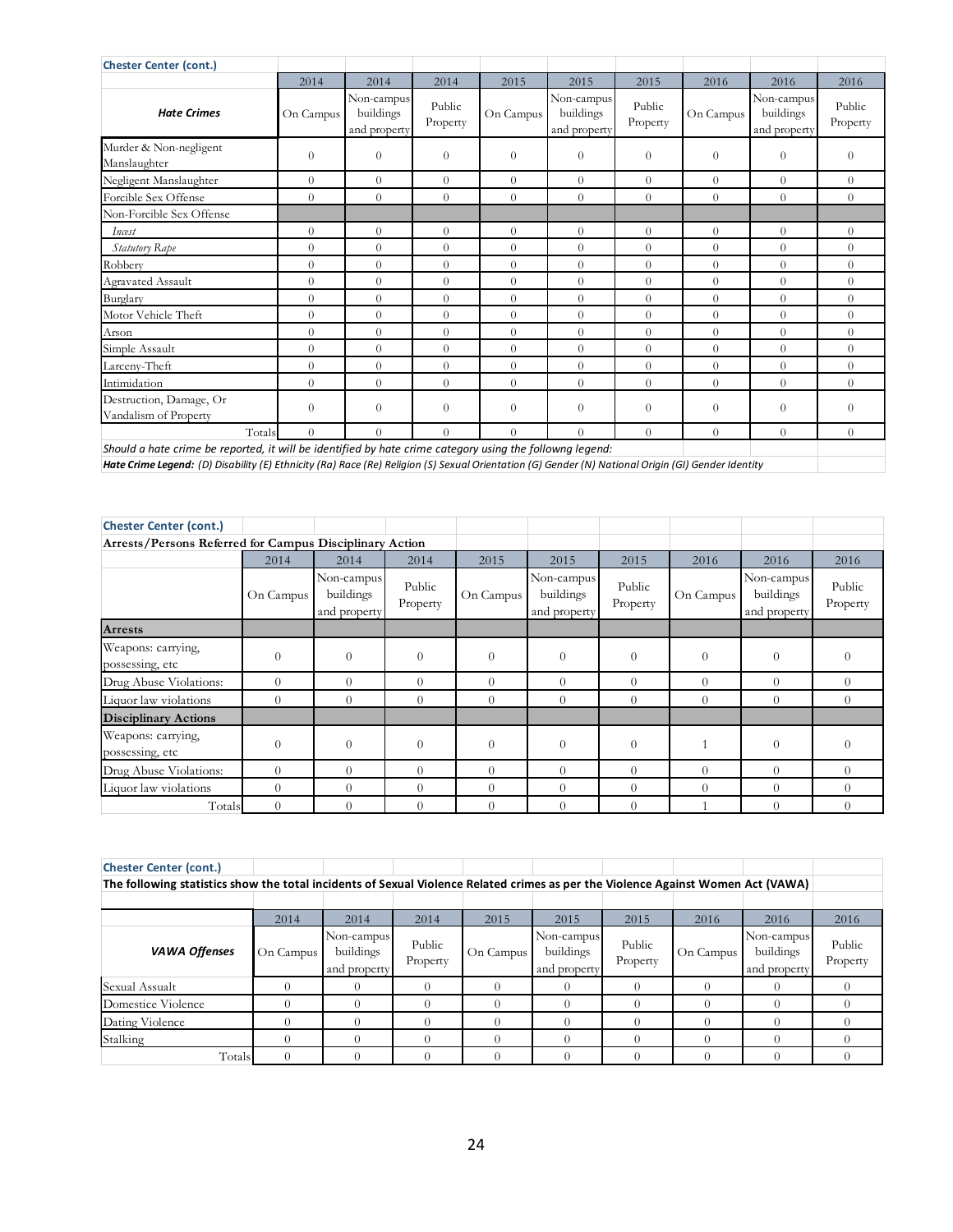| Indian Land Center - 1245 Rosemont Drive, Indian Land, SC 29707                                                                                  |                |                                         |                    |           |                                         |                    |           |                                         |                    |
|--------------------------------------------------------------------------------------------------------------------------------------------------|----------------|-----------------------------------------|--------------------|-----------|-----------------------------------------|--------------------|-----------|-----------------------------------------|--------------------|
| The following statistics show the total criminal offenses, hate crimes and arrests/referrals for campus disciplinary action that occurred on the |                |                                         |                    |           |                                         |                    |           |                                         |                    |
| college's campus, non-campus buildings & property and public property. This location opened in 2014.                                             |                |                                         |                    |           |                                         |                    |           |                                         |                    |
|                                                                                                                                                  |                |                                         |                    |           |                                         |                    |           |                                         |                    |
|                                                                                                                                                  | 2014           | 2014                                    | 2014               | 2015      | 2015                                    | 2015               | 2016      | 2016                                    | 2016               |
| <b>Criminal Offenses</b>                                                                                                                         | On Campus      | Non-campus<br>buildings<br>and property | Public<br>Property | On Campus | Non-campus<br>buildings<br>and property | Public<br>Property | On Campus | Non-campus<br>buildings<br>and property | Public<br>Property |
| Murder & Non-negligent Manslaughter                                                                                                              | $\Omega$       | $\Omega$                                | $\theta$           | $\theta$  | $\Omega$                                | $\Omega$           | $\theta$  | $\Omega$                                | $\Omega$           |
| Negligent Manslaughter                                                                                                                           | $\Omega$       | $\Omega$                                | $\Omega$           | $\Omega$  | $\Omega$                                | $\Omega$           | $\Omega$  | $\Omega$                                | $\theta$           |
| Forcible Sex Offense                                                                                                                             | $\Omega$       | $\Omega$                                | $\theta$           | $\Omega$  | $\Omega$                                | $\Omega$           | $\theta$  | $\Omega$                                | $\theta$           |
| Non-Forcible Sex Offense                                                                                                                         |                |                                         |                    |           |                                         |                    |           |                                         |                    |
| Incest                                                                                                                                           | $\Omega$       | $\Omega$                                | $\theta$           | $\Omega$  | $\Omega$                                | $\Omega$           | $\Omega$  | $\Omega$                                | $\theta$           |
| Statutory Rape                                                                                                                                   | $\Omega$       | $\Omega$                                | $\Omega$           | $\Omega$  | $\Omega$                                | $\Omega$           | $\Omega$  | $\Omega$                                | $\Omega$           |
| Robbery                                                                                                                                          | $\Omega$       | $\Omega$                                | $\Omega$           | $\Omega$  | $\Omega$                                | $\Omega$           | $\Omega$  | $\Omega$                                | $\theta$           |
| Aggravated Assault                                                                                                                               | $\Omega$       | $\Omega$                                | $\Omega$           | $\Omega$  | $\Omega$                                | $\Omega$           | $\Omega$  | $\Omega$                                | $\theta$           |
| Burglary                                                                                                                                         | $\Omega$       | $\Omega$                                | $\Omega$           | $\Omega$  | $\Omega$                                | $\Omega$           | $\Omega$  | $\Omega$                                | $\Omega$           |
| Motor Vehicle Theft                                                                                                                              | $\Omega$       | $\Omega$                                | $\Omega$           | $\Omega$  | $\Omega$                                | $\Omega$           | $\theta$  | $\Omega$                                | $\theta$           |
| Arson                                                                                                                                            | $\Omega$       | $\Omega$                                | $\theta$           | $\Omega$  | $\Omega$                                | $\Omega$           | $\Omega$  | $\Omega$                                | $\Omega$           |
| Totals                                                                                                                                           | $\overline{0}$ | $\Omega$                                | $\overline{0}$     | $\Omega$  | $\Omega$                                | $\Omega$           | $\Omega$  | $\Omega$                                | $\Omega$           |

| <b>Indian Land Center (cont.)</b>                                                                        |                |                                         |                    |                |                                         |                    |           |                                         |                    |
|----------------------------------------------------------------------------------------------------------|----------------|-----------------------------------------|--------------------|----------------|-----------------------------------------|--------------------|-----------|-----------------------------------------|--------------------|
|                                                                                                          | 2014           | 2014                                    | 2014               | 2015           | 2015                                    | 2015               | 2016      | 2016                                    | 2016               |
| <b>Hate Crimes</b>                                                                                       | On Campus      | Non-campus<br>buildings<br>and property | Public<br>Property | On Campus      | Non-campus<br>buildings<br>and property | Public<br>Property | On Campus | Non-campus<br>buildings<br>and property | Public<br>Property |
| Murder & Non-negligent<br>Manslaughter                                                                   | $\overline{0}$ | $\overline{0}$                          | $\theta$           | $\theta$       | $\overline{0}$                          | $\theta$           | $\theta$  | $\Omega$                                | $\theta$           |
| Negligent Manslaughter                                                                                   | $\theta$       | $\Omega$                                | $\Omega$           | $\overline{0}$ | $\theta$                                | $\Omega$           | $\Omega$  | $\Omega$                                | $\Omega$           |
| Forcible Sex Offense                                                                                     | $\theta$       | $\theta$                                | $\Omega$           | $\Omega$       | $\theta$                                | $\Omega$           | $\Omega$  | $\Omega$                                | $\Omega$           |
| Non-Forcible Sex Offense                                                                                 |                |                                         |                    |                |                                         |                    |           |                                         |                    |
| Incest                                                                                                   | $\Omega$       | $\overline{0}$                          | $\Omega$           | $\Omega$       | $\Omega$                                | $\Omega$           | $\Omega$  | $\Omega$                                | $\theta$           |
| Statutory Rape                                                                                           | $\theta$       | $\overline{0}$                          | $\theta$           | $\overline{0}$ | $\overline{0}$                          | $\theta$           | $\theta$  | $\Omega$                                | $\theta$           |
| Robbery                                                                                                  | $\overline{0}$ | $\Omega$                                | $\Omega$           | $\Omega$       | $\theta$                                | $\Omega$           | $\Omega$  | $\Omega$                                | $\Omega$           |
| Agravated Assault                                                                                        | $\overline{0}$ | $\theta$                                | $\theta$           | $\Omega$       | $\theta$                                | $\theta$           | $\theta$  | $\Omega$                                | $\theta$           |
| Burglary                                                                                                 | $\theta$       | $\Omega$                                | $\Omega$           | $\overline{0}$ | $\theta$                                | $\Omega$           | $\Omega$  | $\Omega$                                | $\Omega$           |
| Motor Vehicle Theft                                                                                      | $\theta$       | $\theta$                                | $\Omega$           | $\Omega$       | $\theta$                                | $\Omega$           | $\Omega$  | $\Omega$                                | $\Omega$           |
| Arson                                                                                                    | $\theta$       | $\overline{0}$                          | $\Omega$           | $\Omega$       | $\theta$                                | $\Omega$           | $\Omega$  | $\Omega$                                | $\Omega$           |
| Simple Assault                                                                                           | $\theta$       | $\Omega$                                | $\Omega$           | $\Omega$       | $\Omega$                                | $\Omega$           | $\Omega$  | $\Omega$                                | $\Omega$           |
| Larceny-Theft                                                                                            | $\theta$       | $\overline{0}$                          | $\theta$           | $\overline{0}$ | $\overline{0}$                          | $\overline{0}$     | $\theta$  | $\Omega$                                | $\theta$           |
| Intimidation                                                                                             | $\theta$       | $\overline{0}$                          | $\theta$           | $\overline{0}$ | $\overline{0}$                          | $\overline{0}$     | $\theta$  | $\Omega$                                | $\theta$           |
| Destruction, Damage, Or<br>Vandalism of Property                                                         | $\theta$       | $\theta$                                | $\theta$           | $\Omega$       | $\overline{0}$                          | $\theta$           | $\theta$  | $\Omega$                                | $\theta$           |
| Totals                                                                                                   | $\theta$       | $\Omega$                                | $\Omega$           | $\Omega$       | $\theta$                                | $\Omega$           | $\Omega$  | $\Omega$                                | $\Omega$           |
| Should a hate crime be reported, it will be identified by hate crime category using the followng legend: |                |                                         |                    |                |                                         |                    |           |                                         |                    |

*Hate Crime Legend: (D) Disability (E) Ethnicity (Ra) Race (Re) Religion (S) Sexual Orientation (G) Gender (N) National Origin (GI) Gender Identity*

| <b>Indian Land Center (cont.)</b>                       |           |                                         |                    |           |                                         |                    |           |                                         |                    |
|---------------------------------------------------------|-----------|-----------------------------------------|--------------------|-----------|-----------------------------------------|--------------------|-----------|-----------------------------------------|--------------------|
| Arrests/Persons Referred for Campus Disciplinary Action |           |                                         |                    |           |                                         |                    |           |                                         |                    |
|                                                         |           |                                         |                    |           |                                         |                    |           |                                         |                    |
|                                                         | 2014      | 2014                                    | 2014               | 2015      | 2015                                    | 2015               | 2016      | 2016                                    | 2016               |
|                                                         | On Campus | Non-campus<br>buildings<br>and property | Public<br>Property | On Campus | Non-campus<br>buildings<br>and property | Public<br>Property | On Campus | Non-campus<br>buildings<br>and property | Public<br>Property |
| <b>Arrests</b>                                          |           |                                         |                    |           |                                         |                    |           |                                         |                    |
| Weapons: carrying, possessing, etc                      | $\Omega$  | $\theta$                                | $\Omega$           | $\Omega$  | $\Omega$                                | $\Omega$           | $\theta$  |                                         | $\Omega$           |
| Drug Abuse Violations:                                  | 0         | $\Omega$                                | $\Omega$           | $\Omega$  | $\Omega$                                | $\Omega$           | $\Omega$  |                                         | $\Omega$           |
| Liquor law violations                                   | $\Omega$  | $\Omega$                                | $\Omega$           | $\Omega$  | $\Omega$                                | $\Omega$           | $\Omega$  | $\Omega$                                | $\theta$           |
| <b>Disciplinary Actions</b>                             |           |                                         |                    |           |                                         |                    |           |                                         |                    |
| Weapons: carrying, possessing, etc                      | $\Omega$  | $\Omega$                                | $\Omega$           | $\Omega$  | $\Omega$                                | $\Omega$           | $\Omega$  |                                         |                    |
| Drug Abuse Violations:                                  | $\Omega$  | $\theta$                                | $\Omega$           | $\Omega$  | $\Omega$                                | $\Omega$           | $\Omega$  |                                         | $\Omega$           |
| Liquor law violations                                   | $\Omega$  | $\theta$                                | $\Omega$           | $\Omega$  | $\Omega$                                | $\Omega$           | $\Omega$  | $\Omega$                                | $\Omega$           |
| Totals                                                  | $\Omega$  | $\Omega$                                | $\Omega$           | $\Omega$  | $\Omega$                                | $\Omega$           | $\Omega$  |                                         | $\Omega$           |